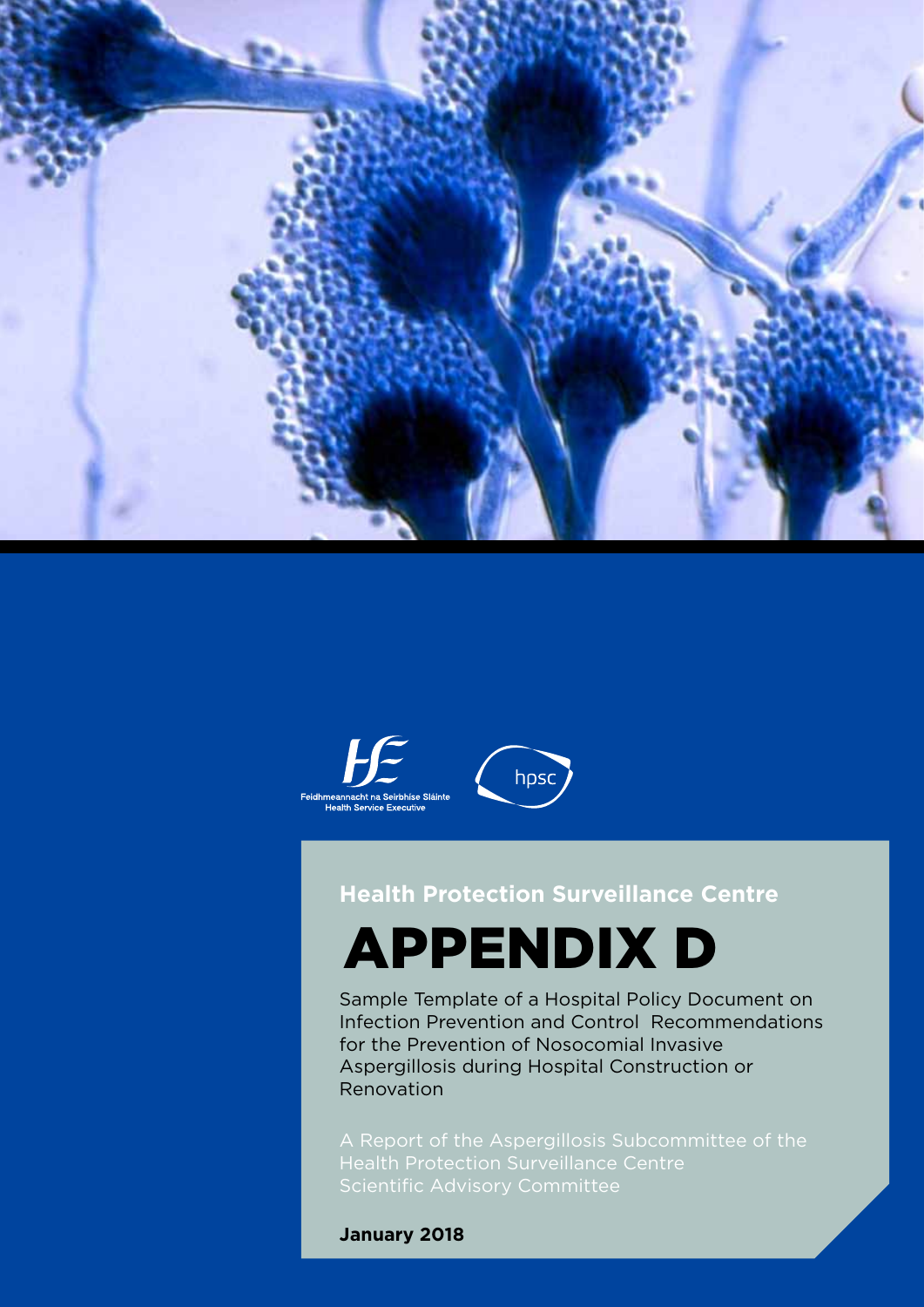



# Appendix D

# Sample Template of a Hospital Policy Document on Infection Prevention and Control Recommendations for the Prevention of Nosocomial Invasive Aspergillosis during Hospital Construction or Renovation

This template should be used in conjunction with the National Guidelines for the Prevention of Nosocomial Aspergillosis 2017, available at: http://www.hpsc.ie/A-Z/Respiratory/Aspergillosis/Guidance/

| <b>Owner:</b> Infection Prevention and Control Team<br>(IPCT) | Reviewed by:<br>Infection Prevention and Control Steering Committee (IPCSC) |
|---------------------------------------------------------------|-----------------------------------------------------------------------------|
| <b>Approved by: Chairperson IPCSC</b>                         |                                                                             |
| <b>Effective from:</b>                                        | <b>Revision Due:</b>                                                        |
| <b>Document History: Version</b>                              |                                                                             |

Distributed to: Stakeholders (e.g. Chief Executive Officer/Manager, Nurse Managers, Department heads)

# 1.0 Introduction

1.1 *Aspergillus* species are ubiquitous fungi that commonly occur in soil, water, organically enriched debris and decaying vegetation. Many species of *Aspergillus* have been recognised in nature but only a few have been associated with human disease. *A. fumigatus* is the principal pathogenic *Aspergillus* species. *A. flavus, A. terreus, A. niger* and *A. nidulans* are relatively less common. *Aspergillus* spp. are responsible for a wide spectrum of human illnesses ranging from colonisation of the bronchial tree to rapidly invasive and disseminated diseases. Invasive aspergillosis (IA) is primarily an infection of severely immunocompromised patients i.e. patients with haematological malignancies undergoing intensive remission-induction chemotherapy, or haematopoietic stem cell transplantation, and solid organ transplant recipients and is difficult to diagnose and treat. However, over the last decade it has been increasingly recognised that immunocompetent patients who are critically ill or with severe chronic obstructive pulmonary disease (COPD) are at increased risk of IA. Mortality is still high despite new therapies, thus making prevention a high priority in the management of all at-risk patients.

 Hospital acquired outbreaks of IA have become a well-recognised complication of construction, demolition or renovation work in or near hospital wards in which immunosuppressed patients are housed. *Aspergillus* spores are superbly adapted to airborne dissemination. These spores are passively liberated during construction/ renovation activities and can be transported great distances as airborne particles by normal atmospheric conditions such as convection currents and wind. Airborne transmission is the principal route of transmission of *Aspergillus* within the hospital environment. The respiratory tract is the most common portal of entry and the small diameter of the spores  $(2.5-3.5 \,\mu\text{m})$  permits them to reach the pulmonary alveolar spaces, where they may germinate to form hyphae.

- 1.2 The majority of the outbreaks reported were related to contamination of the hospital air as a result of the dust and dirt raised during construction, demolition or renovation projects within or adjacent to the health care facility. Specific construction/maintenance activities included: (i) general construction and renovation work, (ii) disturbance of soil resulting from earth works associated with building construction and site development, (iii) removal of suspended ceiling tiles, (iv) removal of fibrous insulation material, and (v) opening up of service distribution shafts. Aspergillosis outbreaks have also been associated with improper operation and poor maintenance of sophisticated air ventilation systems.
- 1.3 Host immunity plays a major role in determining who may be at risk of developing IA.

1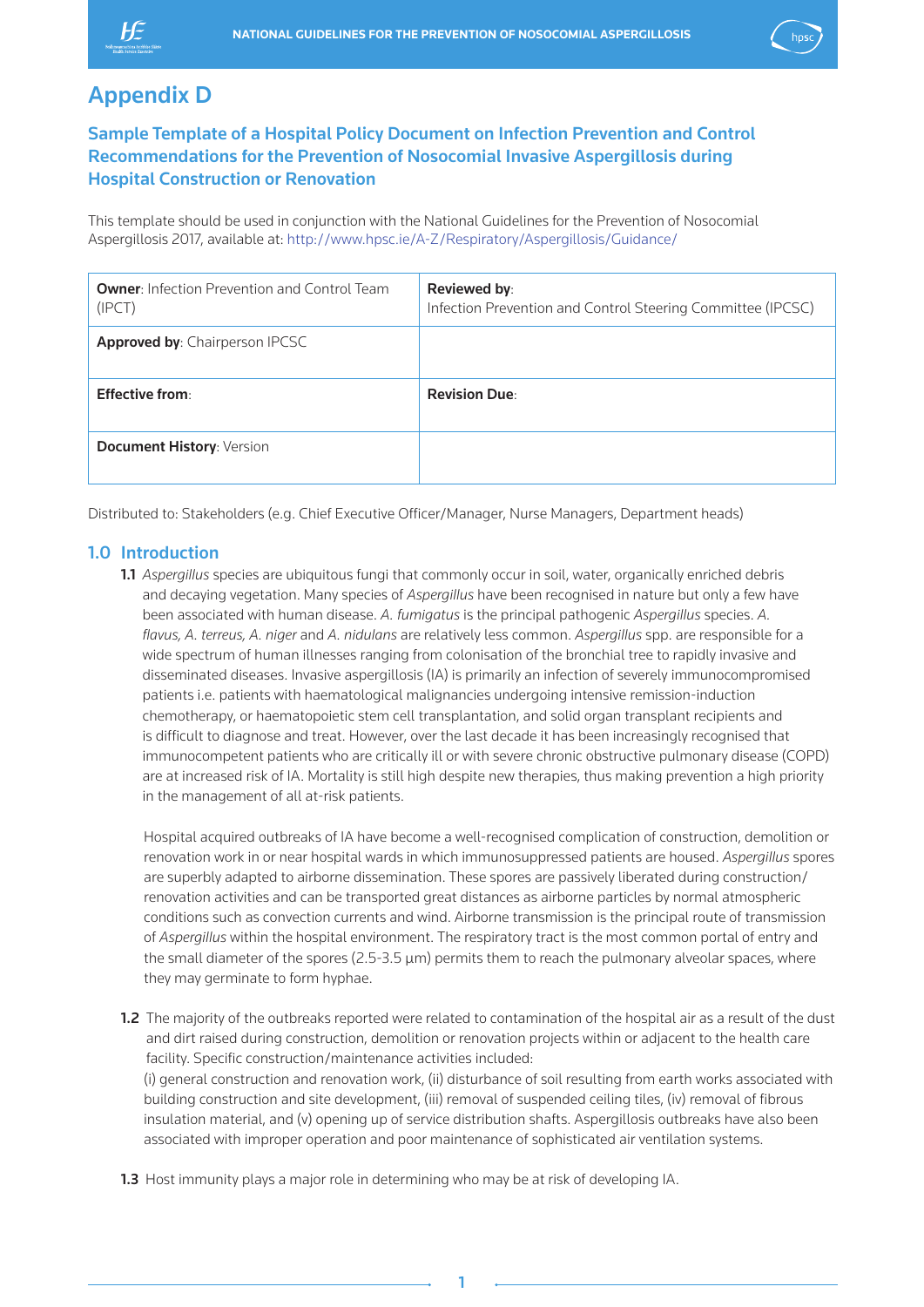



- 2.1 Compliance to this policy is monitored as part of the Infection Prevention and Control Team (IPCT) review of compliance to infection prevention and control aspergillosis risk reduction guidance circulated to relevant stakeholders prior to the commencement of project following review of scope of works method statement.
- 2.2 The Hospital Chief Executive Officer/Manager has overall responsibility for the health and safety of patients, staff and visitors.
- 2.3 The IPCT should:
	- communicate and provide advice regarding implementation of measures prior to and during construction/ renovation phase to reduce the risk of IA
	- be consulted and involved at the design phase and throughout the project until completion and commissioning for all construction/renovation projects
	- monitor compliance to this policy with the Technical Services staff.
- 2.4 The Technical Services staff should:
	- be aware of the risks posed by construction activity to at-risk patients
	- should consult with the IPCT in advance of all minor or major construction or renovation activities
	- monitor implementation of preventive practices and maintain records relating to fixed plant precautions and maintenance of *Aspergillus* protection systems. The use of an *Aspergillus* preventive measures compliance checklist is recommended to control such activities (Appendix I)
	- ensure details of all works and maintenance activities are communicated to the IPCT and the method statement provided to the IPCT.
- 2.5 The Planning Department must consult with the IPCT at the design phase and planning meetings for any construction/renovation projects.
- 2.6 Department Heads/Ward Managers are responsible for informing the IPCT if there is any breach in implementation of the guidance.
- 2.7 Hospital Chief Executive Officers/Managers should ensure that they are aware of construction/renovation activities external to but proximal to the hospital and institute precautionary measures to protect at-risk patients where appropriate, based on the findings of the risk-assessment.
- 2.8 Medical and nursing staff should be aware of patient populations at risk, potential hazards that construction/ renovation projects pose to patients, and the preventive measures required. The IPCT should collaborate with medical and nursing staff to identify patients at risk, and to monitor the effectiveness of preventive measures taken throughout the project.

# 3.0 Key Statements

- 3.1 The key measures to minimise the risk of *Aspergillus* infection are:
	- 1) minimise the dust generated during construction activity
	- 2) prevent dust infiltration into adjacent patient care areas.
- **3.2** Non-adherence to invasive aspergillosis risk reduction quidance will result in cessation of project, convening of meeting by the Hospital Chief Executive Officer/Manager with the Project Team, Risk Manager, IPCT and other relevant stakeholders.

# 4.0 Infection Prevention & Control Measures

4.1 There is now an acceptance that IA can be linked to demolition, excavation, construction and refurbishment activities within or adjacent to the hospital site. Over the last decade the adoption of control measures by health care facilities has been successful and has facilitated extensive hospital building works without a significant increase in aspergillosis. However, the variety of patients susceptible to IA has expanded and with advanced medical technology will become more extensive. It is imperative to plan and ensure that optimum protection is afforded to all patient groups, based on their perceived

 $\overline{2}$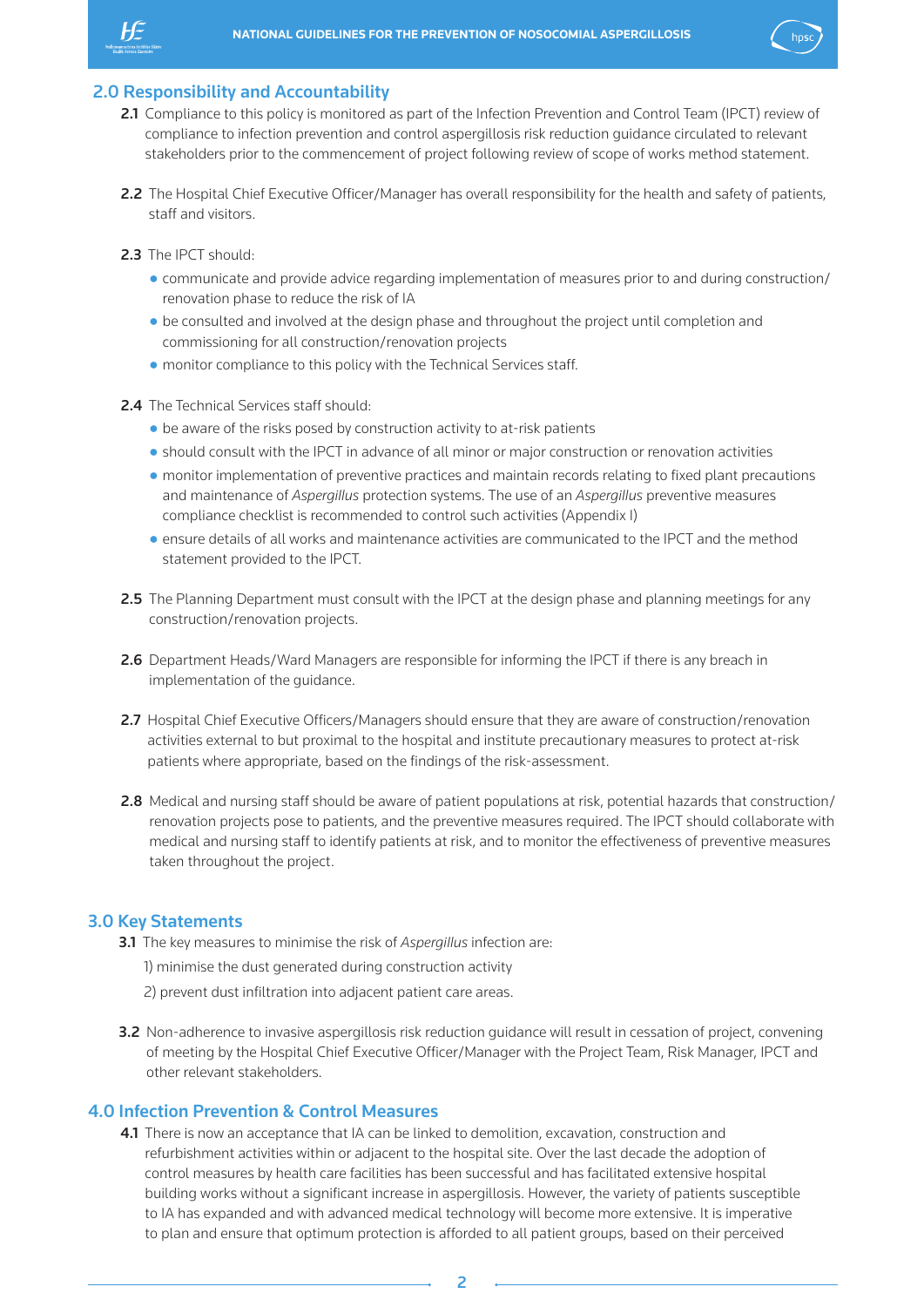



risk. The preventive measures implemented will depend on the type of construction/renovation being undertaken in the hospital and the proximity of the at-risk patients to this site. This will be based on the results of a risk assessment.

4.2 A formal invasive aspergillosis risk assessment (IARA) should be performed by a multi-disciplinary team whereby the following are identified:

(1) the scope and hazards inherent in the building project,

(2) the patient groups 'at risk' and

(3) the necessary safeguards.

 Implementation of the recommended preventive measures is assigned to the appropriate groups that extend from ward level to the project manager.

There are **four steps** to the IARA process:

Step One: Consider patient risk factors and assign to correct group: 1-4. If more than one risk group is identified within a specific cohort, select the higher risk group (Table 1).

Step Two: Detail construction activity and assign type: A1, A2, B, C or D (Table 2).

Step Three: Determine the construction site preventive measures and assign class: 0-III (Table 3).

**Step Four:** Verify risk assessment by checking with matrix (Table 4).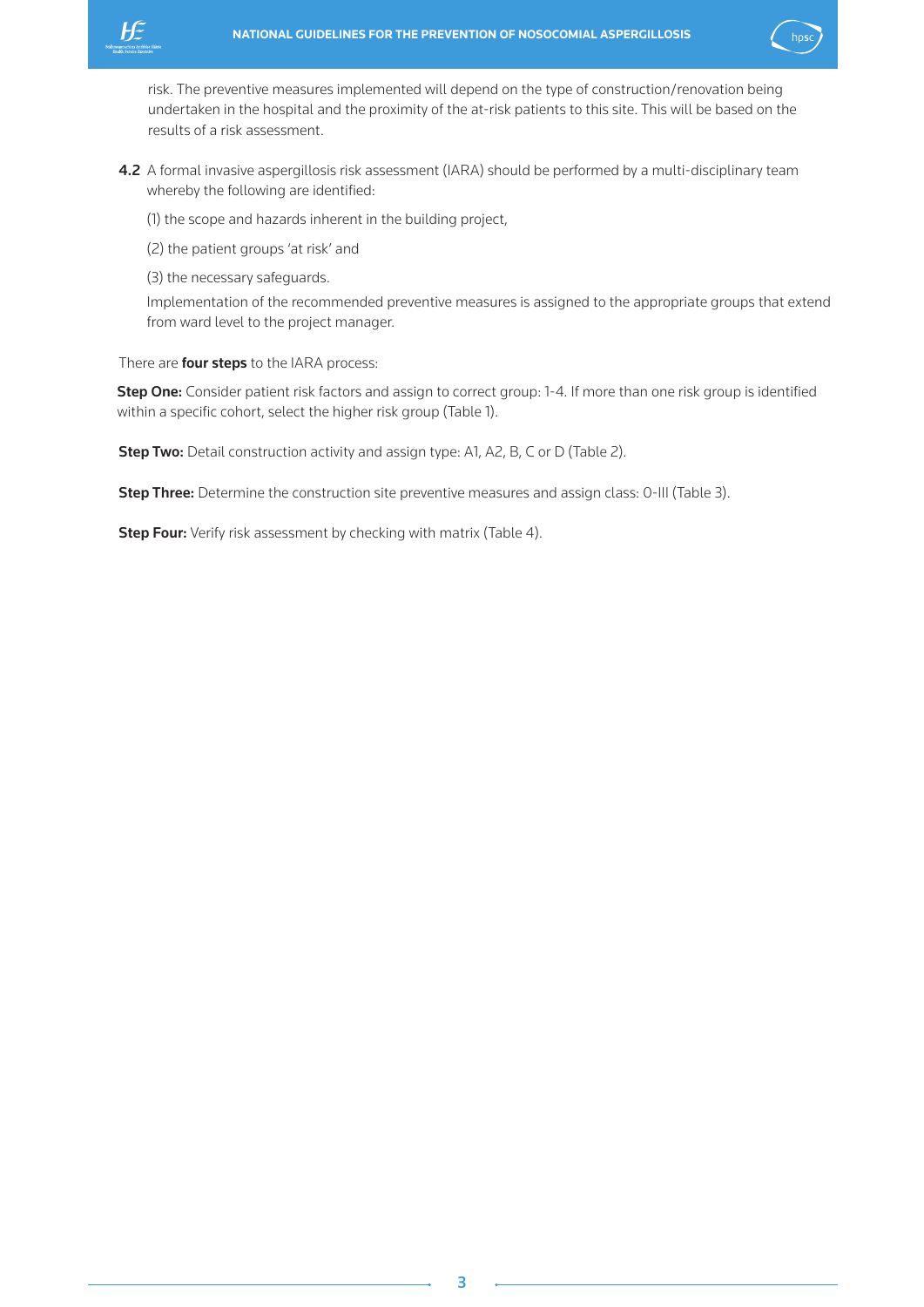



# Table 1. Classification of at-risk patients

At-risk patients may be categorised as outlined below. However, all patients should be individually risk assessed to determine if they are at risk of developing IA.

| <b>Classification</b>                      | <b>Details</b>                                                                                                                                                                           |
|--------------------------------------------|------------------------------------------------------------------------------------------------------------------------------------------------------------------------------------------|
| Group 1 - No evidence of risk <sup>1</sup> | Staff members <sup>2</sup> , service providers and contractors<br>1.                                                                                                                     |
|                                            | All patients not listed in Groups $2 - 4$ below<br>2.                                                                                                                                    |
| <b>Group 2 - Increased risk</b>            | Patients on prolonged courses of high dose steroids <sup>3</sup> or tumour necrosis factor $\alpha$ (TNF-<br>1.<br>α) antagonists, particularly those hospitalised for prolonged periods |
|                                            | Severely immunosuppressed AIDS patients<br>2.                                                                                                                                            |
|                                            | 3. Patients undergoing mechanical ventilation                                                                                                                                            |
|                                            | Non-neutropenic patients on chemotherapy <sup>4</sup><br>4.                                                                                                                              |
|                                            | 5.<br>Dialysis patients                                                                                                                                                                  |
|                                            |                                                                                                                                                                                          |
| <b>Group 3 - High risk</b>                 | Patients with neutropenia for less than 14 days following chemotherapy<br>1.                                                                                                             |
|                                            | Adult acute lymphoblastic leukaemia patients on high dose steroid therapy <sup>3</sup><br>2.                                                                                             |
|                                            | Solid organ transplantation<br>3.                                                                                                                                                        |
|                                            | Patients with Chronic Granulomatous Disorder<br>4                                                                                                                                        |
|                                            | 5<br>Neonates in intensive care units                                                                                                                                                    |
|                                            | 6. COPD patients meeting GOLD stage III and IV criteria <sup>5</sup> and in intensive care or high<br>dependency units                                                                   |
|                                            | 7. Patients with extensive burns                                                                                                                                                         |
| Group 4 - Very high risk                   | Allogeneic haematopoietic stem cell transplantation <sup>6</sup><br>1.                                                                                                                   |
|                                            | a. during the neutropenic period                                                                                                                                                         |
|                                            | b. with graft-versus-host disease requiring steroid $\pm$ other immunosuppressive<br>therapy                                                                                             |
|                                            | 2. Autologous haematopoietic stem cell transplantation <sup>6</sup> , i.e. during the neutropenic<br>period                                                                              |
|                                            | 3. Non-myeloablative transplantation                                                                                                                                                     |
|                                            | Children with severe combined immunodeficiency syndrome (SCID)<br>4.                                                                                                                     |
|                                            | 5. Prolonged neutropenia for greater than 14 days following chemotherapy or                                                                                                              |
|                                            | immunosuppressive therapy (including acute myeloid leukaemia)                                                                                                                            |
|                                            | 6. Aplastic anaemia patients                                                                                                                                                             |

**Note**: Cystic fibrosis patients should also be considered. Each cystic fibrosis patient is assigned to one of the above four categories depending on the stage of his/her illness.

1 Assuming no known immunocompromise

2 Staff should be informed of pending construction projects, and staff concerned re immunocompromise should be referred to Occupational Health

3 Prolonged use of corticosteroids (excluding among patients with allergic bronchopulmonary aspergillosis) at a mean minimum dose of 0.3 mg/ kg/day of prednisone equivalent for >3 weeks (De Pauw et al, 2008)

4 ANC count >1 x 109 /l

5 Furthermore, wards with a high occupancy of COPD patients (e.g. respiratory wards) meeting GOLD stage III and IV criteria should be risk assessed on the basis of the patients' levels of immunosuppression, and the threat posed to the patients by the construction activity. However, the guideline group recognise it is not possible to risk assess all COPD patients meeting GOLD stage III and IV criteria who are dispersed throughout the hospital.

6 Includes bone marrow transplantation patients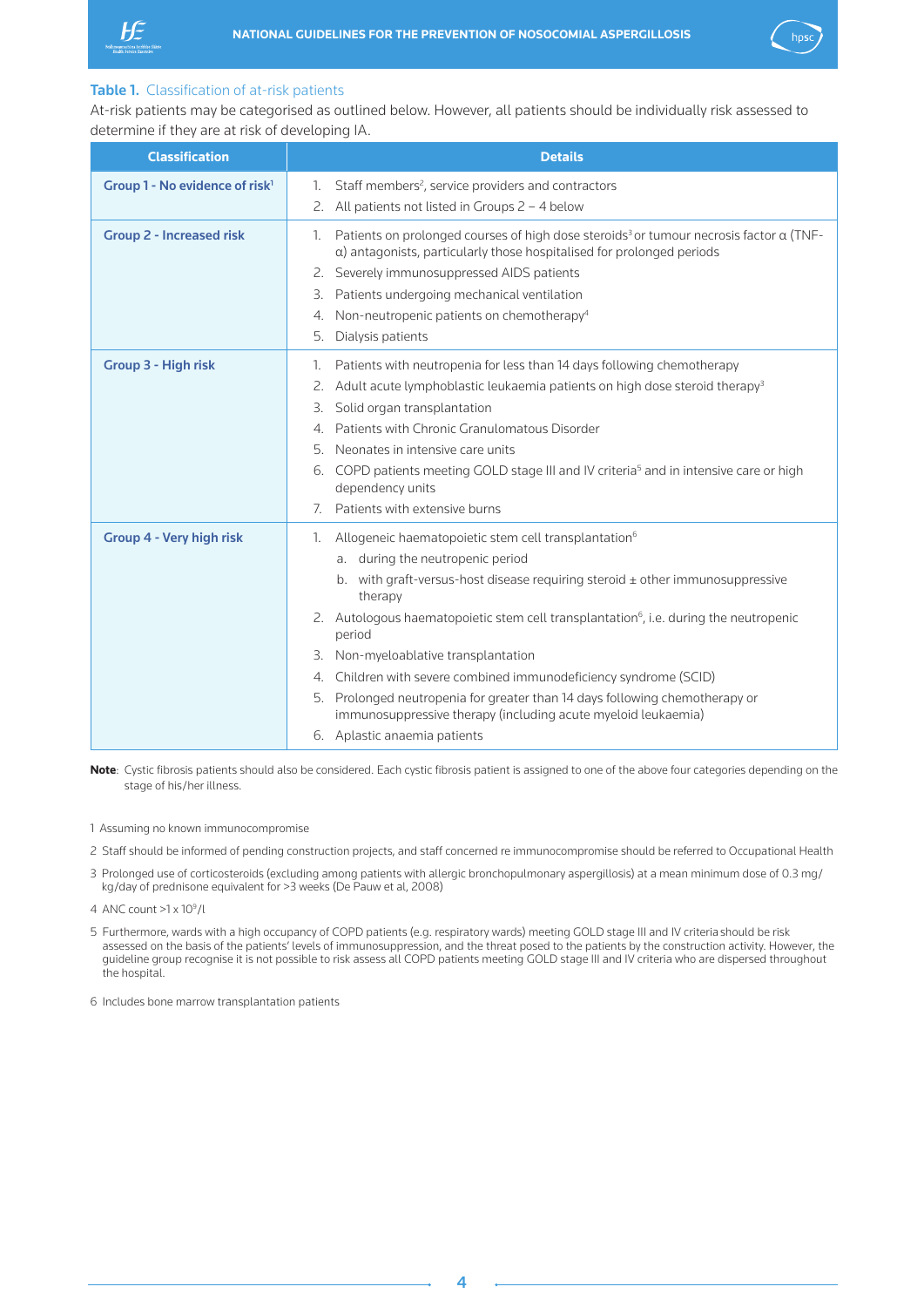

 $f_{\text{hpsc}}$ 



| <b>Type</b>    | <b>Description of the activity</b>                                                                                                                                                                                                                                                                                                                                                                                                                                                                                                                                                                                                                                                                                                                                                                          |
|----------------|-------------------------------------------------------------------------------------------------------------------------------------------------------------------------------------------------------------------------------------------------------------------------------------------------------------------------------------------------------------------------------------------------------------------------------------------------------------------------------------------------------------------------------------------------------------------------------------------------------------------------------------------------------------------------------------------------------------------------------------------------------------------------------------------------------------|
| <b>TYPE A1</b> | Minor internal containable activities with no/minimal dust generation<br>This includes, but is not limited to, inspection and non-invasive activities and small-scale activities that create<br>minimal dust. These include, but are not limited to, activities that require removal of ceiling tiles for preliminary<br>visual inspection (limited to 1 tile per 5m <sup>2</sup> ), painting (no sanding), wall covering, electrical trim work, minor<br>plumbing and other maintenance activities that do not generate dust or require cutting of walls or access to<br>ceilings other than for visual inspection.                                                                                                                                                                                        |
| <b>TYPE A2</b> | Minor internal small-scale works with some dust generation that can be contained<br>This includes, but is not limited to, minor works on a small scale where dust containment is achieved by using<br>dust barriers and a HEPA-filtered vacuum.<br>Activities that require access to conduit spaces, cutting of walls, woodwork or ceilings where dust migration<br>can be controlled, for example installation or repair of minor electrical work, ventilation components, telephone<br>wires or computer cables. It also includes minor plumbing as well as minor drilling to allow for the erection of<br>brackets and shelving.                                                                                                                                                                         |
| <b>TYPE B</b>  | <b>Major internal containable activities</b><br>Any work that generates a moderate level of dust or requires demolition or removal of any fixed building<br>components or assemblies (e.g. counter tops, cupboards, sinks). These include, but are not limited to, activities<br>that require sanding of walls for painting or wall covering, removal of floor-covering, ceiling tiles and stud<br>work, new wall construction, minor duct work or electrical work above ceilings, major cabling activities, and any<br>activity that cannot be completed within a single work shift. This type of activity includes extensive plumbing<br>work. It also includes demolition or removal of a complete cabling system or plumbing and new construction<br>that requires consecutive work shifts to complete. |
| <b>TYPE C</b>  | Minor external non-containable activities<br>External construction activities that generate moderate levels of dust or minor excavations. Such activities<br>include, but are not limited to, digging trial pits and minor foundations, trenching, landscaping, minor<br>construction and demolition work.                                                                                                                                                                                                                                                                                                                                                                                                                                                                                                  |
| <b>TYPE D</b>  | Major external non-containable activities<br>External construction activities that generate large levels of dust. Such activities would include, but are not<br>limited to, major soil excavation, demolition of buildings and any other construction activity not covered under<br>Type C.                                                                                                                                                                                                                                                                                                                                                                                                                                                                                                                 |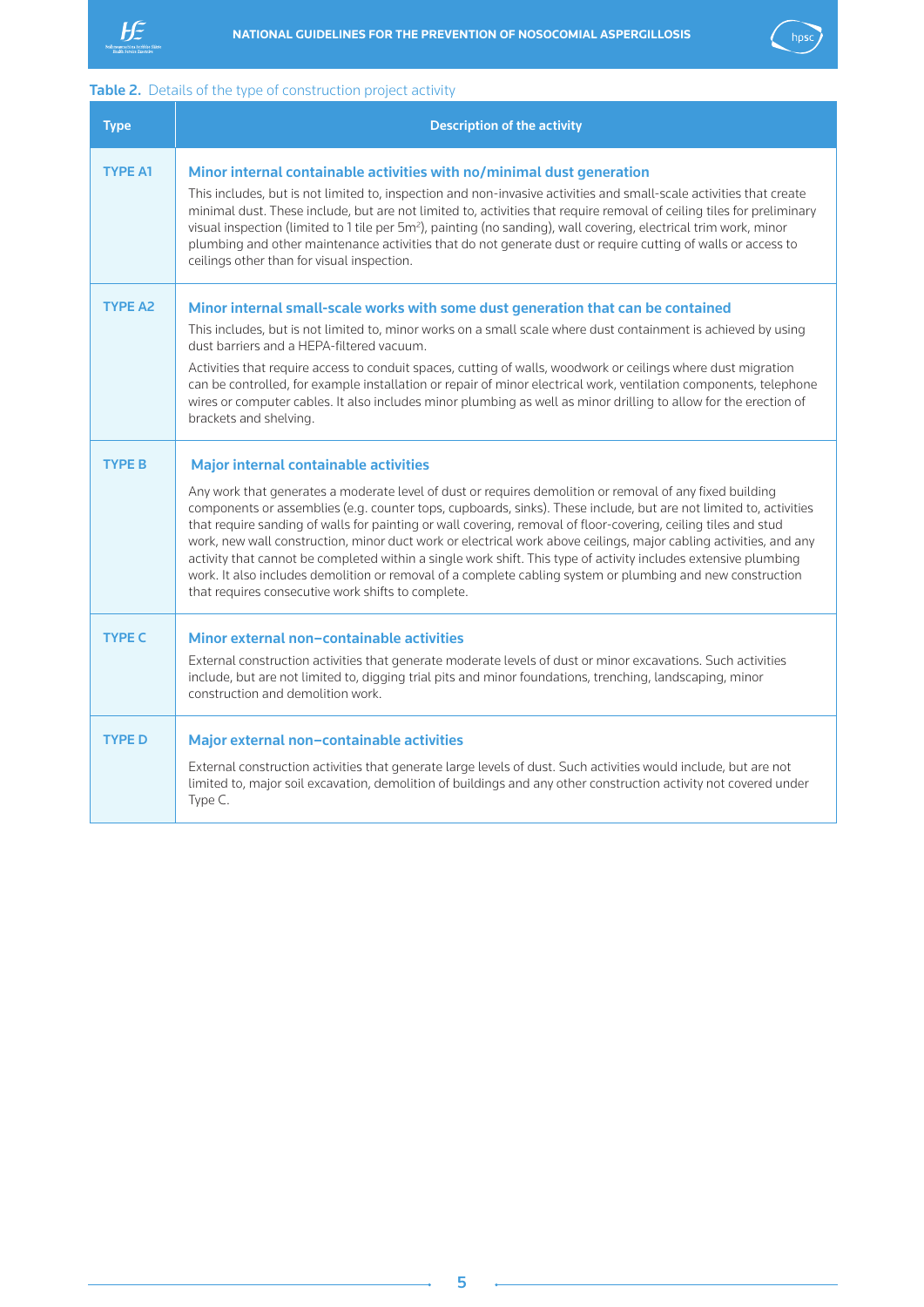



#### Table 3. Description of the required infection prevention and control precautions by class

#### Class 0 Preventive Measures

### Dust Control

● Immediately replace ceiling tiles displaced for preliminary visual inspection

#### Cleaning

- Wet mop and vacuum area as needed and when work is completed
- Wipe horizontal and vertical work surfaces with hot soapy water

#### Infection Prevention and Control Personnel

● Approval must be sought from IPCT for the construction activity

#### Patient Risk Reduction

- Minimise exposure of patients in at-risk Group 2 to the construction/renovation area
- Minimise dust and increase cleaning in patient area

Note: Class 0 preventive measures do not apply to Groups 3-4 at-risk patients. For further details, please see matrix presented in Table 5.

### Class I Preventive Measures

### Dust Control

- Immediately replace ceiling tiles displaced for visual inspection
- Execute work by methods to minimise dust generation from construction or renovation activities
- Provide active means to minimise dust generation and migration into the atmosphere

#### Cleaning

- Wet mop and vacuum area as needed and when work is completed
- Wipe horizontal and vertical work surfaces with hot soapy water

#### Infection Prevention and Control Personnel

- Approval must be sought from IPCT for the construction activity and the permit to be issued
- In collaboration with cleaners and technical services, ensure that the construction zone remains sealed and that the cleaning is adequate at all times

#### Patient Risk Reduction

- Move at-risk patients (Groups 2-4) away from construction zone. If it is not possible to move, for example ICU patients, an impermeable dust barrier should be erected around the construction zone
- Minimise patients' exposure to the construction/renovation area
- Minimise dust and increase cleaning in patient area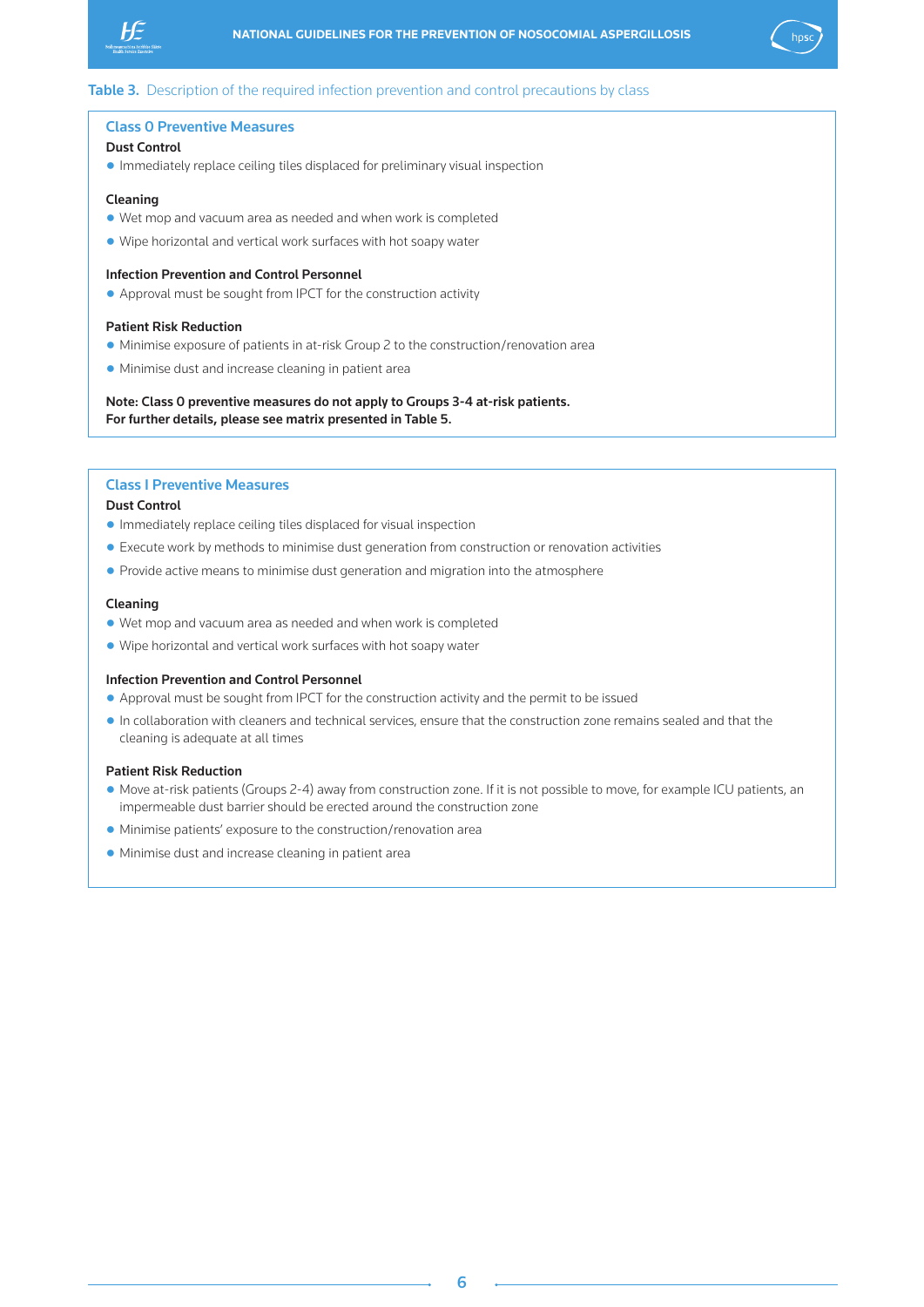



## Class II Preventive Measures

# Dust Control

- Execute work by methods to minimise dust generation from construction or renovation activities
- Erect an impermeable dust barrier from floor to slab/floor
- Ensure windows and doors are sealed
- A separate entrance away from patient traffic should be created for use by construction workers
- Protective clothing should be worn by construction workers and removed when leaving the construction site
- Dust barrier should not be removed until the project is complete

# Ventilation of Construction Zone

- Seal windows
- Maintain negative pressure within construction zone by using a portable extract fan
- Ensure air is exhausted directly to the outside where feasible and away from intake vents or filtered through a minimum of an F9 filter
- Ensure the ventilation system is functioning properly and is cleaned if contaminated by soil or dust after construction or renovation project is complete

#### Debris Removal and Cleaning

- Contain debris in covered containers or cover with either an impermeable or moistened sheet before transporting for disposal
- Remove debris at end of the work day
- An external chute will need to be erected if the construction is not taking place at ground level
- Vacuum work area with HEPA-filtered vacuums daily or more frequently if required

#### Infection Prevention and Control Personnel

- Approval must be sought from IPCT for the construction activity and the permit to be issued
- In collaboration with cleaners and technical services, ensure that the construction zone remains sealed and that the cleaning is adequate at all times

#### Patient Risk Reduction

- Move all patients from within the construction zone
- If possible move at-risk patients (Groups 2-4) who are adjacent or near to the construction zone
- Ensure that patients do not go near construction zone
- All windows, doors, air intake and exhaust vents should be sealed in areas of the hospital containing patients who are classified as at increased risk (Groups 2-4), if the construction or demolition work is considered likely to result in *Aspergillus*-contaminated air entering these areas
- High and very high-risk patients (Groups 3-4) should preferably be treated in HEPA-filtered, positive pressure isolation rooms or facilities. Where such facilities are not available, the local IPCT should perform a risk assessment to identify alternative options. This may include neutral pressure isolation rooms (also referred to as a room with positive pressure ventilated lobby (PPVL)). Although these facilities have been validated from an engineering perspective they have not yet been clinically validated for the prevention of nosocomial aspergillosis among at-risk patients, see section 3.5.1 and 3.5.2 of the guideline document for more details.

#### Traffic Control

- In collaboration with the Technical Services Manager, designate a traffic pattern for construction workers that avoids patient care areas and a traffic pattern for clean or sterile supplies, equipment, patients, staff and visitors that avoids the construction zone
- A traffic path should be designated for the removal of rubble from the construction site which preferably is separate to and away from all hospital-related traffic.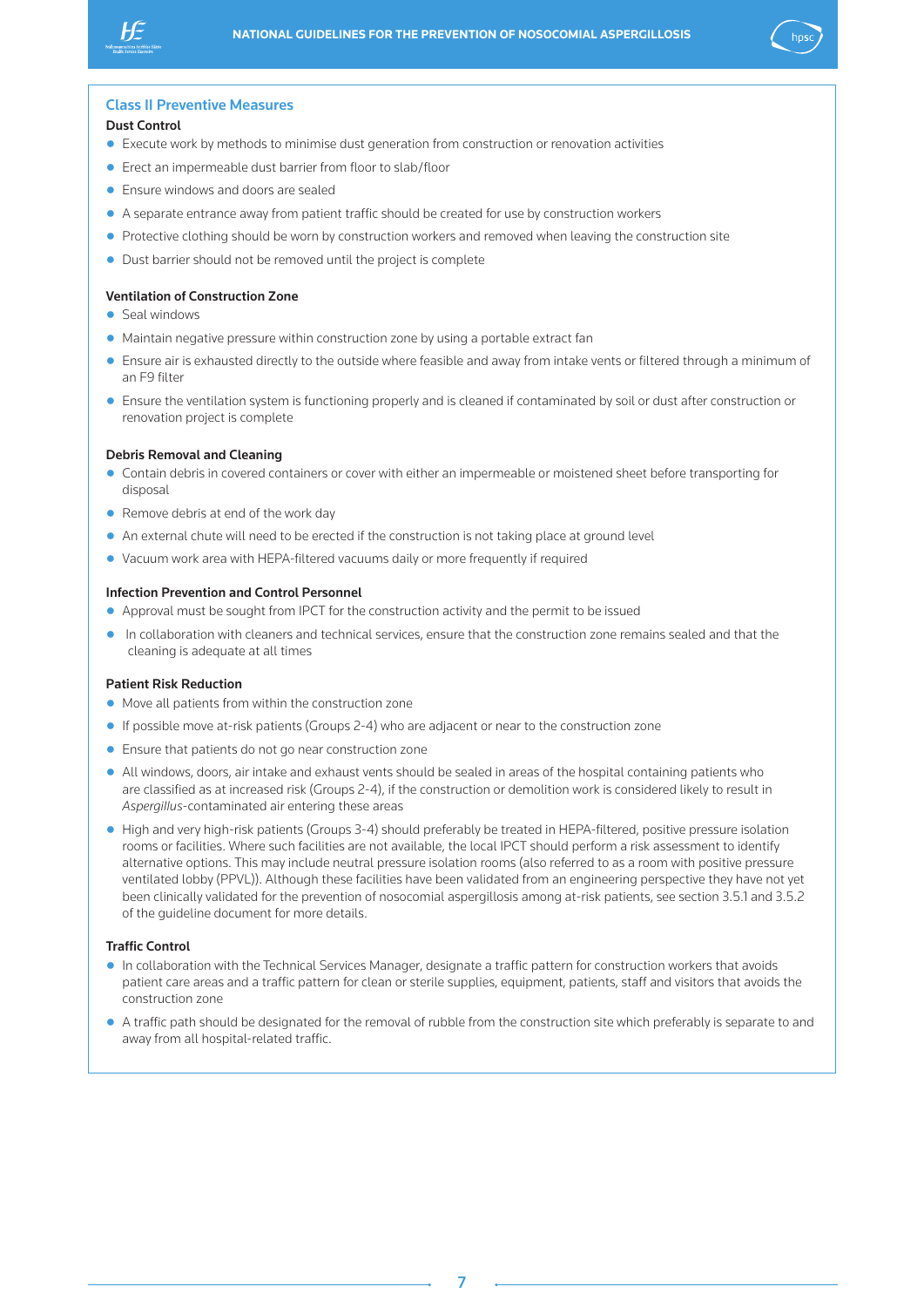



# Class III Preventive Measures

### Dust Control

- Execute work by methods to minimise dust generation from construction or renovation activities
- Provide active means to minimise dust generation and migration into the atmosphere. During dry weather soil must be regularly dampened for the period involving any ground works

#### Debris Removal and Cleaning

- Contain debris in covered containers or cover with an impermeable or moistened sheet before transporting for disposal
- Ensure no increased dust within hospital, increased cleaning may be necessary

#### Infection Prevention and Control Personnel

- Approval must be sought from IPCT for the construction activity and the permit to be issued
- In collaboration with technical services ensure that dust is minimised from the construction site and that the construction site measures are being adhered to
- Ensure that cleaning is adequate to minimise dust within the hospital

#### Patient Risk Reduction

- No specific requirement for Risk Group 1
- If possible move at-risk patients (Groups 2-4) who are adjacent or near to the construction zone
- Ensure that patients do not go near construction zone
- All windows, doors, air intake and exhaust vents should be sealed in areas of the hospital containing at-risk patients (Groups 2-4), if the construction or demolition work is considered likely to result in *Aspergillus*-contaminated air entering these areas
- High and very high-risk patients (Groups 3-4) should be preferably treated in HEPA-filtered, positive pressure isolation rooms or facilities. Where such facilities are not available the local IPCT should perform a risk assessment to identify alternative options. This may include neutral pressure isolation rooms (also referred to as a room with positive pressure ventilated lobby (PPVL)), although these facilities have been validated from an engineering perspective they have not yet been clinically validated for the prevention of nosocomial aspergillosis among at-risk patients, see section 3.5.1 and 3.5.2 of the guideline document for more details.

#### Traffic Control

- In collaboration with the Technical Services Manager, designate a traffic pattern for construction workers, that avoids patient care areas and a traffic pattern for clean or sterile supplies, equipment, patients, staff and visitors that avoids the construction zone
- A traffic path should be designated for the removal of rubble from the construction site which preferably is separate to and away from all hospital-related traffic.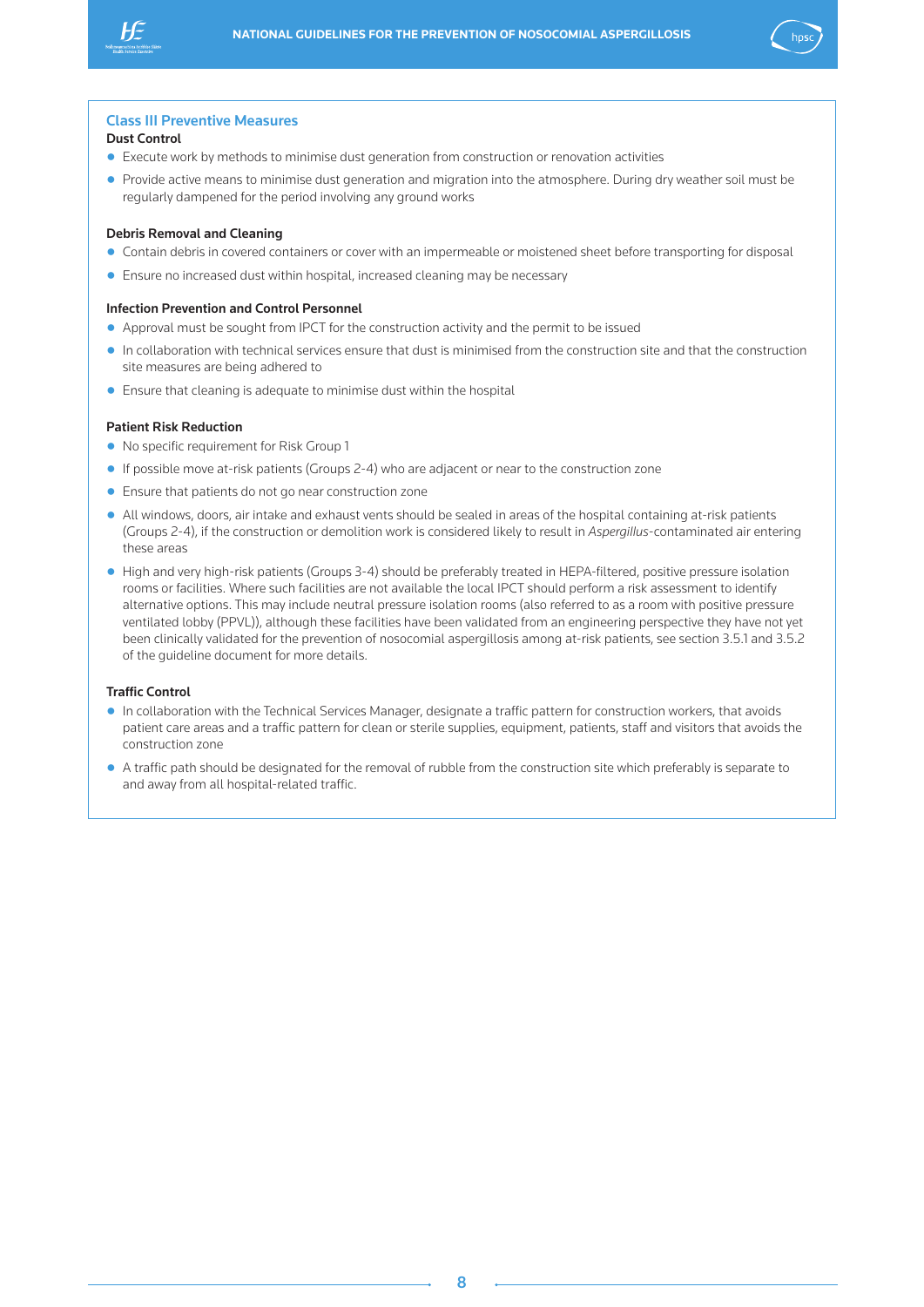



# Table 4. Matrix of construction project activity type, patient risk group and class of required infection prevention and control precautions

This matrix was adapted from Infection Control Risk Assessment Matrix of Precautions for Construction & Renovation from the Association of Professionals in Infection Control and Epidemiology

|                               |                |                | <b>Construction Activity Type</b> |               |               |
|-------------------------------|----------------|----------------|-----------------------------------|---------------|---------------|
| <b>Patient Risk Group</b>     | <b>TYPE A1</b> | <b>TYPE A2</b> | <b>TYPE B</b>                     | <b>TYPE C</b> | <b>TYPE D</b> |
| Group 1 - No evidence of risk |                |                |                                   | Ш             | Ш             |
| Group 2 – Increased risk      |                |                |                                   |               | Ш             |
| Group 3 – High risk           |                |                |                                   |               | Ш             |
| Group 4 – Very high risk      |                |                |                                   |               | M             |

**Note 1**: Engagement with the IPCT is required irrespective of type of construction activity.

**Note 2**: This is a guide and if specific risk issues are identified, an individual risk assessment of that issue may be required.

# 5.0 Construction and Ventilation Measures

- **5.1** A number of measures may be implemented by hospital construction designers and maintenance personnel to protect at-risk patients during building activities on hospital sites. The measures identified in the available literature on the subject vary from basic minimal precautions and good housekeeping to major mechanical services intervention involving dedicated high-efficiency particulate air (HEPA) filtered installation systems to protect the areas in which the at-risk patients are housed.
- 5.2 These measures may be divided into:
	- 5.2.1 Measures to reduce dust emission from construction zone
	- 5.2.2 Measures to physically protect at-risk patients
	- 5.2.1 Measures to reduce dust emission from construction zone
		- a. The construction zone should be sealed fully during the construction period. A dust barrier should be created from the floor to the slab/floor and edges sealed.
		- b. For short-term minor projects, this may be plastic sheeting, however for more long term projects this should be a solid sealed barrier. It may be necessary to create a lobby (anteroom) if the barrier is the entrance/egress for construction workers.
		- c. Dust-proof barriers should be inspected at least daily by the contractors to ensure that the seals are intact.
		- d. All windows, doors, vents, plumbing penetrations, electrical outlets and any other sources of potential air leak should be sealed in the construction zone.
		- e. Air pressure in the construction zone should be negative compared with adjacent areas. An extract fan may be used for this purpose. Air from the construction zone should be exhausted directly to the outside and this is the most appropriate option. If this is not possible then the air should be filtered through HEPA filters (that have been properly fitted and strictly monitored) before being re-circulated to the hospital.
		- f. Dust reduction techniques should be used for cutting and hole boring.
		- g. Debris should be removed from the construction zone at the end of each working day. Debris should be removed in covered containers preferably through window openings. A chute may be necessary if the construction is above ground floor level. In addition, normal good housekeeping procedures should prevail during the operation in particular, holding skips and other containers should be kept moistened and/or covered. The construction zone should be vacuumed on a daily basis or more frequently if required, to maintain an environment as free from dust as possible.
		- h. A sticky/tacky mat or moist carpet should be placed inside the exit from the construction zone to trap dust. This should be vacuumed/changed daily or more frequently when visibly soiled.
		- i. Construction workers should wear protective clothing, which should be removed before leaving the construction zone.
		- j. The measures implemented to reduce dust emission from the construction zone will vary depending on the construction/renovation activity (Table 2). The measures required for the various types of construction activity are outlined in Table 3 and in the Sample Construction Permit (Appendix II)

9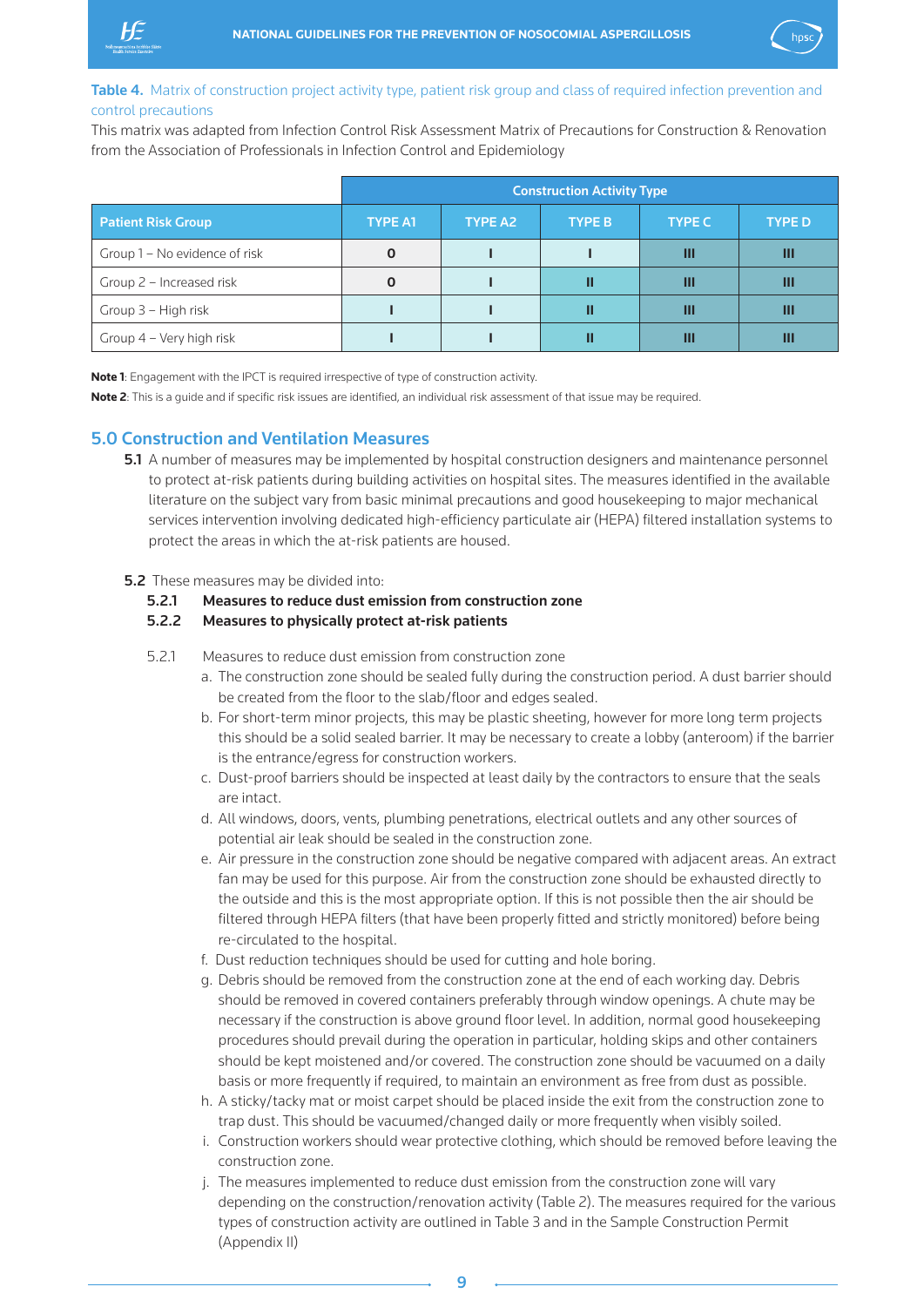

- 5.2.2 Measures to physically protect at-risk patients
	- a. Patients who are at risk should be moved to an area away from the construction zone if the air quality cannot be guaranteed during construction.
	- b. At-risk patients (Groups 2-4) should wear protective masks if it is necessary to transport them through a construction zone. These masks should be capable of filtering *Aspergillus* spores such as particulate-filter respirators which give a >95% filtration efficacy of 0.3 μm particle size and are used in association with the National Institute for Occupational Safety and Health (NIOSH) regulations.
	- c. All windows, doors (apart from essential access points) and vents should be sealed in areas of the hospital containing patients who are most susceptible (Groups 2-4), if the construction or demolition work is considered likely to result in *Aspergillus*-contaminated air entering these areas. If the area is not served by a ventilation system, these precautionary measures may result in unacceptable environmental conditions within the area involved. Any fresh air introduced into this area must be HEPA filtered. If the area is connected to a central ventilation system, it is important that prior to construction works, the ventilation should be thoroughly checked and if it is to remain functional, it should be fitted with HEPA filters if air from the construction zone may be drawn into the system.
	- d. For high and very high-risk patients (Groups 3-4), it is recommended that an environment that is fully HEPA filtered and at positive pressure is provided. This involves the installation of dedicated remote air handling systems, which are ducted through supply systems to the at-risk area. The intake air handling unit is fitted with a combination of coarse bag and panel filters and finally a HEPA filtered section which is the only filter capable of trapping the 2.5 to 3.5 μm size of the *Aspergillus* spore. Typically, these dedicated ventilation/filter units should provide an air exchange rate of 10-12 air changes per hour within the at-risk areas and a pressure differential for positive pressure areas of + 10 Pascals relative to the corridor.
	- e. A sticky/tacky mat should be placed at the entrance to the patient care area. This should be changed daily or more frequently when visibly soiled.

# 6.0 Dust containment

6.1 The objectives of dust containment measures are:

- To minimise the dust generated during the work activity
- To prevent dust infiltration into adjacent patient care areas.
- The categorisation of the construction activity in conjunction with its geographical location will determine the controls required to achieve these objectives (Tables 2-4). The use of a construction permit will also assist in achieving compliance with the requirements (Appendix II).

# 7.0 Cleaning

7.1 In addition to minimising dust through measures outlined in this document, increasing the existing cleaning regimes to prevent dust accumulation on surfaces, ceilings and air duct grills will be necessary. As the quantity of dust generated will vary depending on the type of building activity, the increased cleaning regimes need to be adjusted accordingly to minimise dust accumulation. Damp dusting not dry cleaning is recommended. Air filtration systems must be regularly checked. Where vacuum cleaners are used, in areas where high-risk and very high-risk patients (Group 3-4) are cared for and in adjacent areas, these should be equipped with HEPA filters and appropriately maintained to minimise dust dispersal. Filters in the air filtration systems and the vacuum cleaners need to be changed regularly and a record/ log should be kept of these changes.

7.2 Responsibility for cleaning the construction zone lies with the contractors.

# 8.0 Traffic

- 8.1 Pedestrian: Pedestrian traffic from the construction zone should be directed away from patient areas, with workmen having a separate entrance to the construction site as outlined in the construction permit. When possible, patients and visitors should avoid entering the hospital adjacent to major construction/ demolition sites, where debris or dust is being removed from the works area.
- 8.2 Supplies: Alternative routes, which avoid the construction site, through which inanimate items are transported throughout the hospital, may need to be identified during construction. Clean or sterile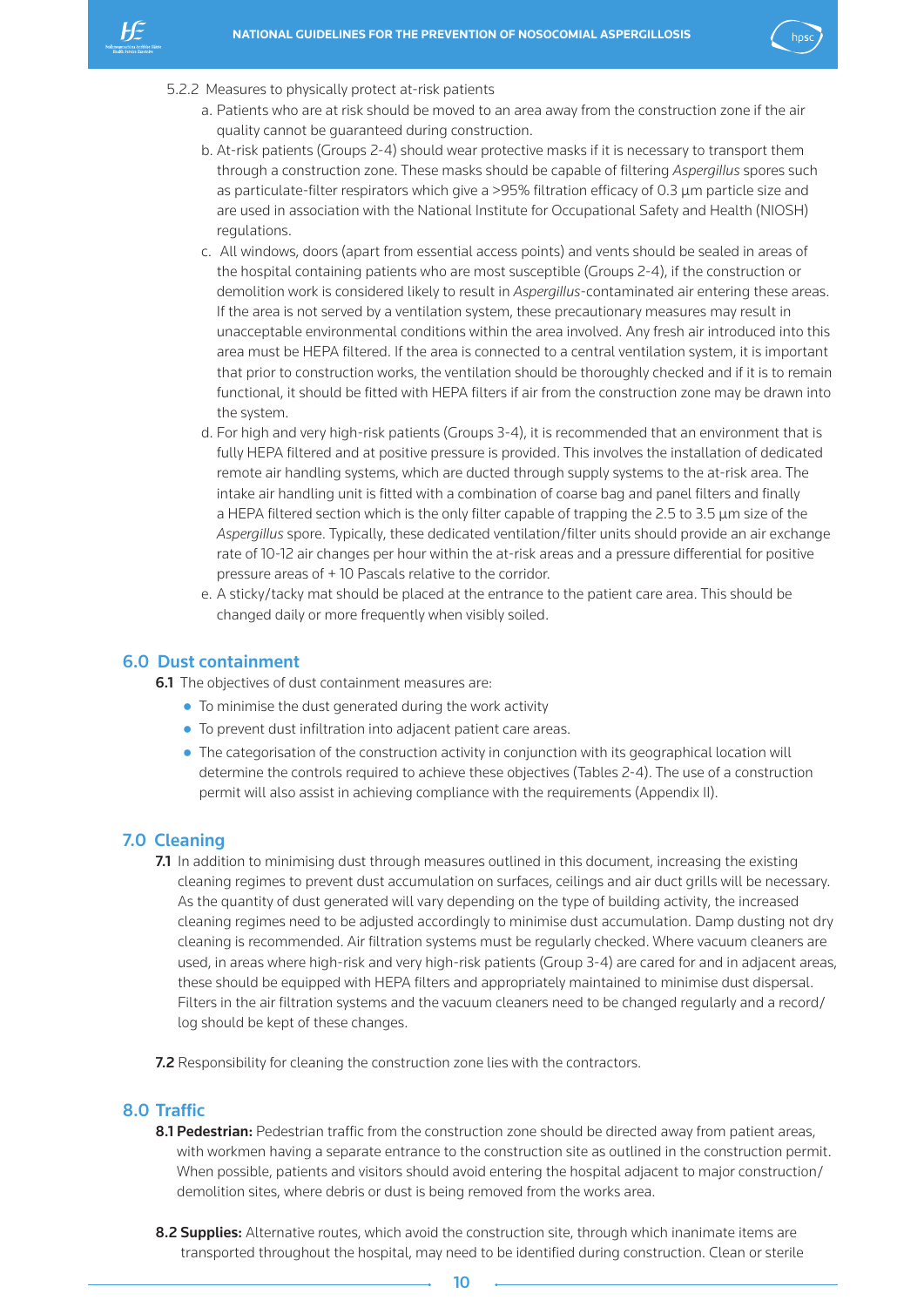



supplies or equipment should be transported to storage areas by a route that minimises contamination risks from the construction site.

8.3 In some critical areas and in some instances where it may not be possible to alter traffic patterns, consideration will have to be given to scheduling construction to off-hour periods and weekends. Some areas may need to be relocated or closed temporarily.

# 9.0 Protective Measures for At-Risk Patients

**9.1** Patients deemed to be at risk of systemic mould infection should be stratified on the basis of their underlying disease, its treatment and the area in the hospital in which they are being treated in relation to the proposed building programme. An information leaflet on Aspergillosis is available for patients (Appendix III) and frequently asked questions (FAQs) are also provided (Appendix IV).

# 9.2 Environmental measures

9.2.1 Very high-risk patients (Group 4)

Patients at very high risk (Group 4) should receive maximum protection irrespective of the type/size of the building programme. All very high-risk patients should be nursed in HEPA filtered positive pressure rooms during the neutropenic period. If they are subsequently transferred to a ward, the windows should be sealed and suitable air quality provided (see section 5.2.2).

# 9.2.2 High-risk patients (Group 3)

Patients at high risk (Group 3) should receive protection (ideally in an environment that is fully HEPA filtered and at positive pressure) if the area of treatment is juxtaposed or near the hospital construction zone or if it is otherwise likely that *Aspergillus*-contaminated air may enter the area. High-risk patients should be nursed in a ward with sealed windows and suitable air quality (see section 5.2.2).

# 9.2.3 Increased-risk patients (Group 2)

Patients at increased risk (Group 2) are usually dispersed throughout the hospital and therefore physical protection may be impractical. Consideration should be given to moving patients away from the construction zone if the air quality cannot be guaranteed during construction.

# 9.3 Chemoprophylaxis

Antifungal chemoprophylaxis should be considered in at-risk patients in line with current guidelines and hospital policy and in consultation with the Consultant Microbiologist. Antifungal prophylaxis is not recommended for patients outside of those identified belonging to a high-risk group. However, in the event of a possible outbreak of aspergillosis in a patient group not belonging to a high-risk group, e.g. cardiothoracic patients, antifungal prophylaxis should be considered and expert advice sought.

# 10.0 Cessation of Works

- 10.1 Non-conformance to infection prevention and control aspergillosis risk reduction quidance will result in cessation of works until all measures are implemented. The Hospital Chief Executive Officer/Manager should convene a multi-disciplinary team meeting with the Project team, IPCT, Risk Manager/s and other relevant stakeholders.
- **10.2** Risk assessment of patient population risk group will be carried out in consultation with patients' primary team.
- 10.3 An adverse incident form should be completed.

11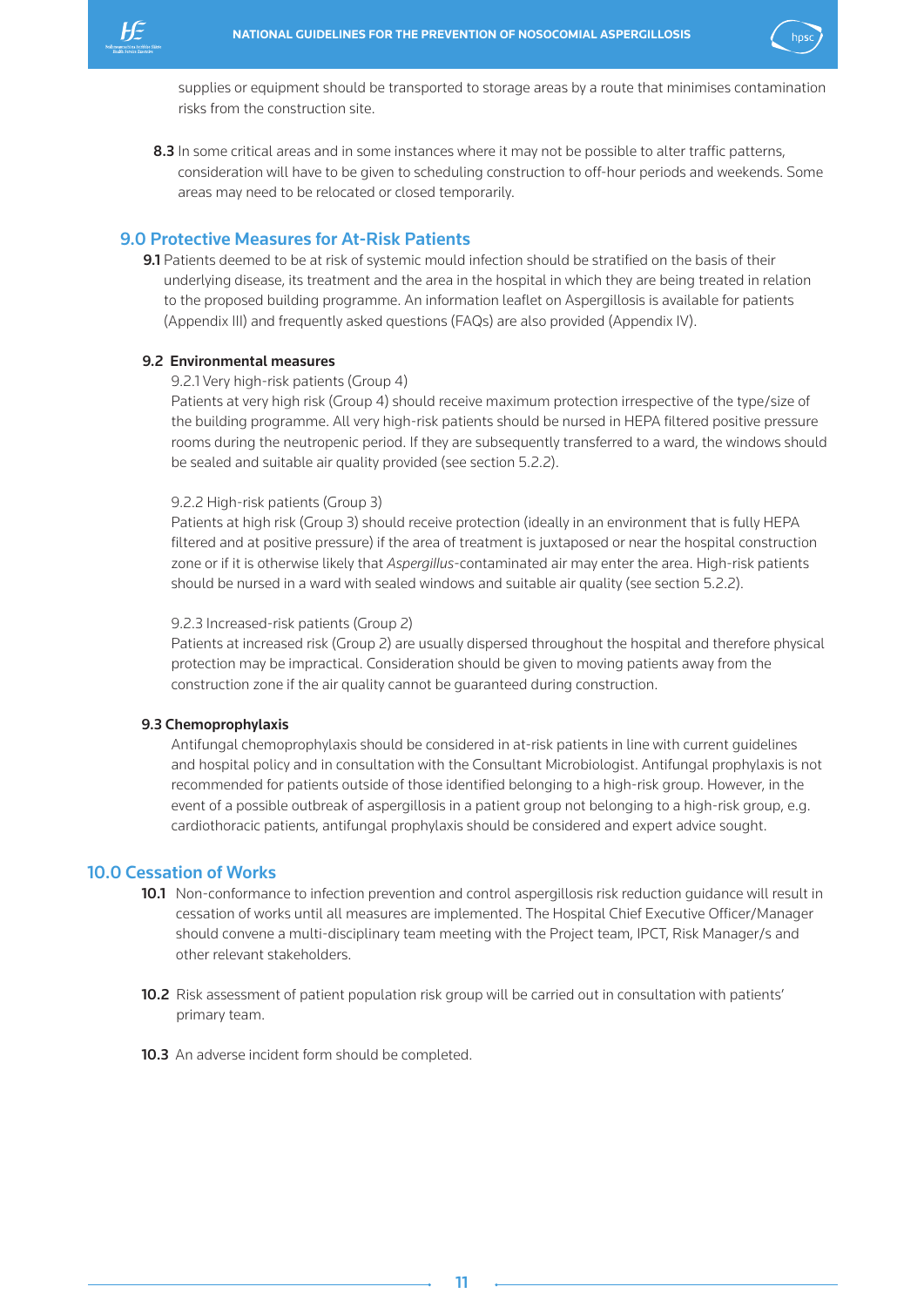

 $h$ psc

| Name of project:                   |            |          |                |                       |           |            |             |
|------------------------------------|------------|----------|----------------|-----------------------|-----------|------------|-------------|
| Name of ward/unit being monitored: |            |          | Monitored by*: |                       |           |            |             |
|                                    |            |          |                | Date of<br>inspection |           |            |             |
| <b>Standard</b>                    | dd/mm/yyyy | dd/mm/yw | dd/mm/ywy      | un/ww/ww              | dd/mm/yyy | dd/mm/yyyy | VVV / mm/bb |
| Patient risk reduction             |            |          |                |                       |           |            |             |
| Windows/vents sealed               |            |          |                |                       |           |            |             |
| Restricted access to site          |            |          |                |                       |           |            |             |
| No "at-risk" patients exposed      |            |          |                |                       |           |            |             |
| FFP2 masks used, if required       |            |          |                |                       |           |            |             |
| Other                              |            |          |                |                       |           |            |             |
| Traffic control                    |            |          |                |                       |           |            |             |
| Dust control                       |            |          |                |                       |           |            |             |
| Ventilation                        |            |          |                |                       |           |            |             |
| Debris removal                     |            |          |                |                       |           |            |             |
| Cleaning                           |            |          |                |                       |           |            |             |
| Comments                           |            |          |                |                       |           |            |             |
| Signature                          |            |          |                |                       |           |            |             |

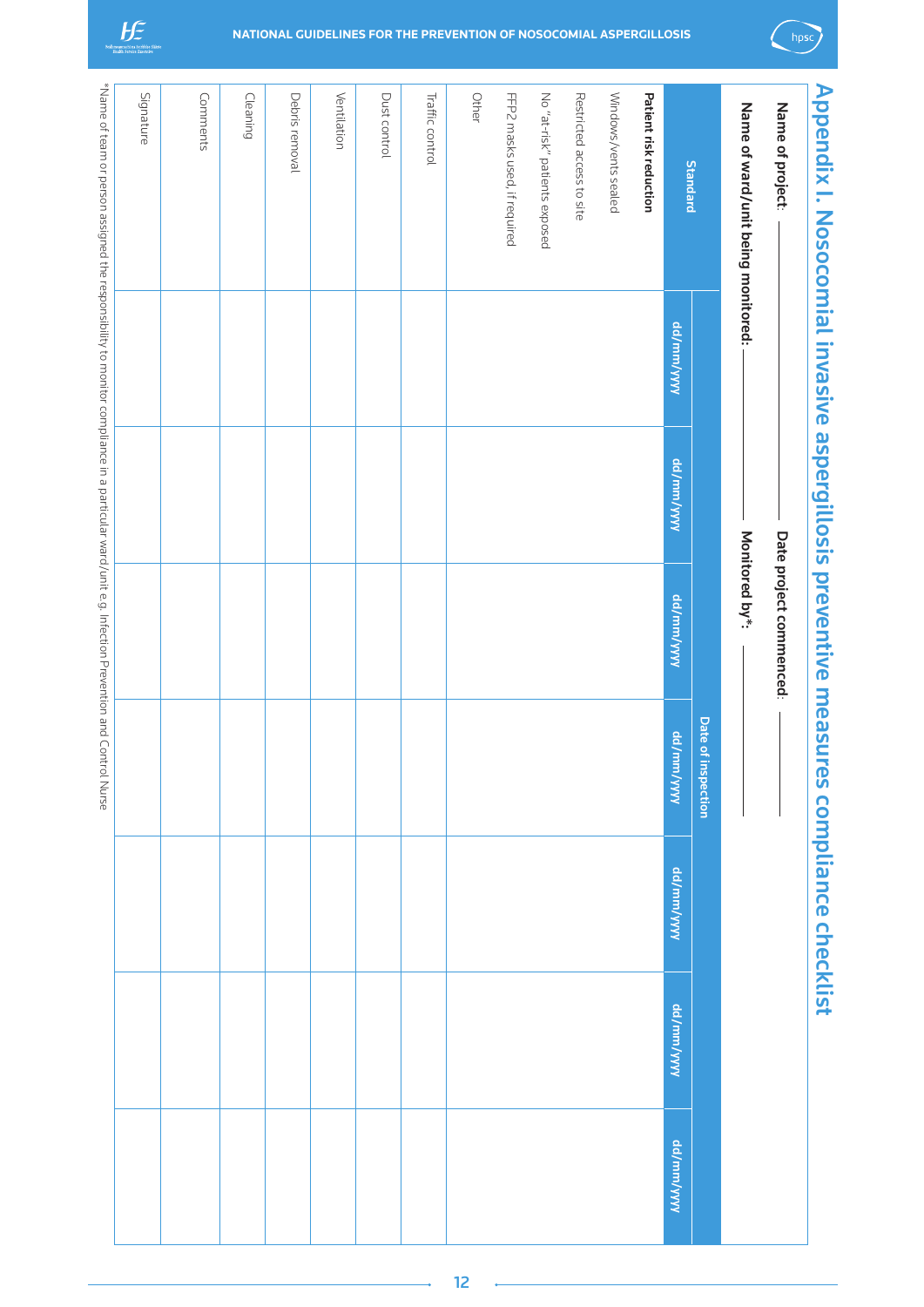



# Appendix II. Sample Construction Permit

| <b>Construction Permit</b>                                  |                                |                            |  |  |  |
|-------------------------------------------------------------|--------------------------------|----------------------------|--|--|--|
| <b>Permit No:</b>                                           | <b>Permit Expiration Date:</b> | <b>Project Start Date:</b> |  |  |  |
| <b>Location of Construction:</b>                            |                                | <b>Estimated Duration:</b> |  |  |  |
| Contractor:                                                 | <b>Contact Person:</b>         | Tel:                       |  |  |  |
| <b>CEO Approval:</b>                                        |                                |                            |  |  |  |
| Name:                                                       | Signed:                        | Tel:                       |  |  |  |
| <b>Hospital Technical Services Manager Approval:</b>        |                                |                            |  |  |  |
| Name:<br>Signed:<br>Tel:                                    |                                |                            |  |  |  |
| <b>Infection Prevention and Control Personnel Approval:</b> |                                |                            |  |  |  |
| Name:                                                       | Signed:                        | Tel:                       |  |  |  |

# Construction/Renovation Activity

# Type A2 - Minor Internal Containable Activities

This includes, but is not limited to, minor works on a small scale where dust containment is achieved by using dust barriers and a HEPA-filtered vacuum. Activities that require access to conduit spaces, cutting of walls, woodwork or ceilings where dust migration can be controlled, for example installation or repair of minor electrical work, ventilation components, telephone wires or computer cables. It also includes minor plumbing as well as minor drilling to allow for the erection of brackets and shelving.

# Type B - Major Internal Containable Activities

Any work that generates a moderate level of dust or requires demolition or removal of any fixed building components or assemblies (e.g. counter tops, cupboards, sinks). These include, but are not limited to, activities that require sanding of walls for painting or wall covering, removal of floorcovering, ceiling tiles and stud work, new wall construction, minor duct work or electrical work above ceilings, major cabling activities, and any activity that cannot be completed within a single work shift. This type of activity includes extensive plumbing work. It also includes demolition or removal of a complete cabling system or plumbing and new construction that requires consecutive work shifts to complete.

# Type C - Minor External Non-Containable Activities

External construction activities that generates moderate levels of dust or minor excavations. Such activities include, but are not limited to, digging trial pits and minor foundations, trenching, landscaping and minor construction and demolition work.

# Type D - Major External Non-Containable Activities

External construction activities that generate large levels of dust. Such activities would include, but are not limited to, major soil excavation, demolition of buildings and any other construction activity not covered under Type C.

# Population Risk Groups

### Group 1 - No Evidence of Risk

- Staff members/service providers/contractors
- All patients not listed in Groups 2-4 below

# Group 2 - Increased Risk

- Patients on prolonged courses of high dose steroids or tumour necrosis factor α antagonists
- Severely immunosuppressed AIDS patients
- Patients undergoing mechanical ventilation
- Non-neutropenic patients on chemotherapy
- Dialysis patients

# Group 3 - High Risk

- Neutropenia for less than 14 days following chemotherapy
- Adult acute lymphoblastic leukaemia on high dose steroid therapy
- Solid organ transplantation
- Chronic Granulomatous Disorder
- Neonates in intensive care units
- COPD patients meeting GOLD stage III and IV criteria and in intensive care or high dependency units
- Patients with extensive burns

# Group 4 - Very High Risk

- Allogeneic haematopoietic stem cell transplantation:
	- during the neutropenic period
	- with graft-versus-host disease requiring
	- steroid  $\pm$  other immunosuppressive therapy
- Autologous haematopoietic stem cell transplantation, i.e. during the neutropenic period
- Non-myeloablative transplantation
- Children with severe combined immunodeficiency syndrome (SCID)
- Prolonged neutropenia for greater than 14 days following chemotherapy or immunosuppressive therapy (including acute myeloid leukaemia)
- Aplastic anaemia patients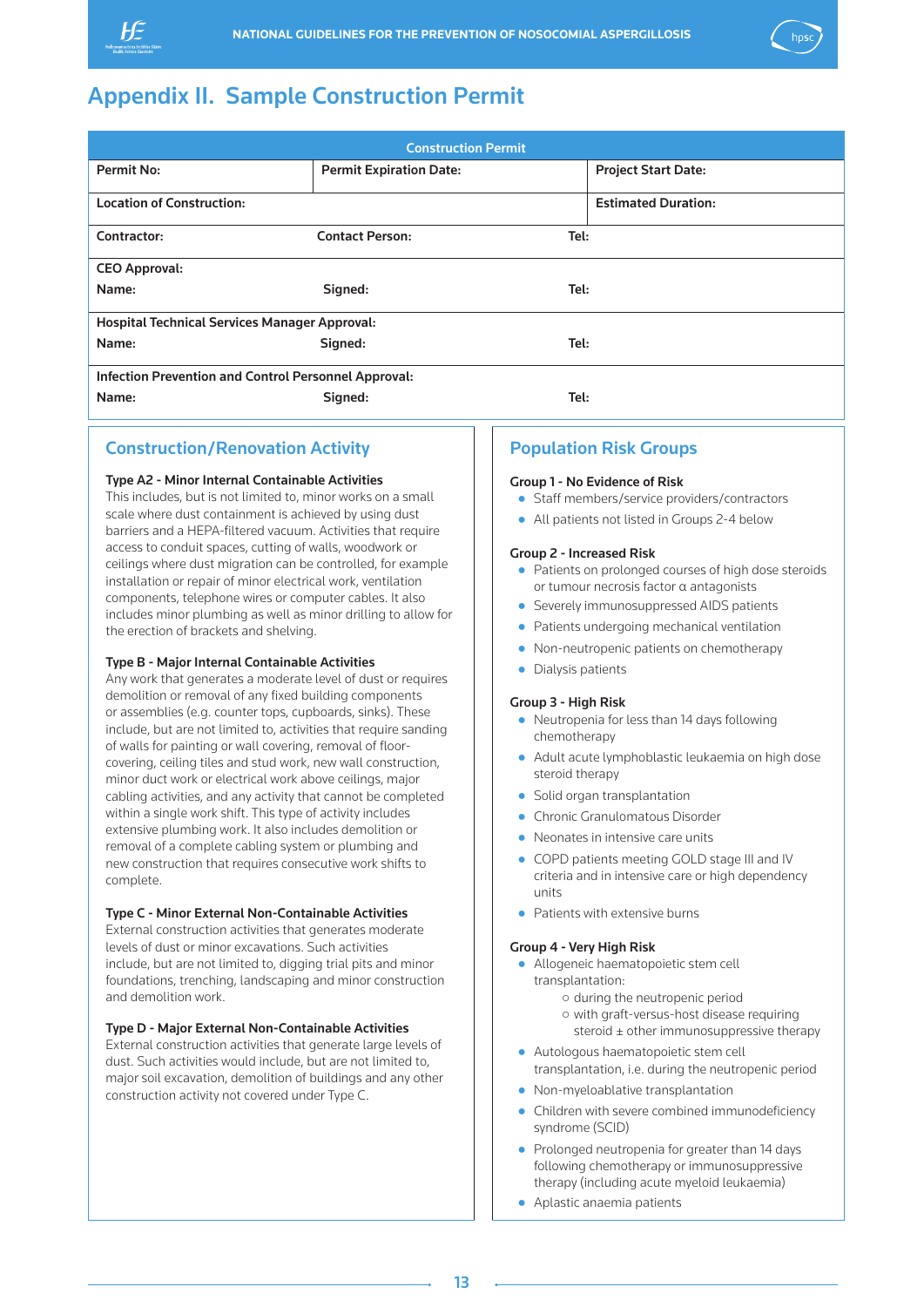



#### Recommendations for Infection Control Preventive Measures

#### Class I

#### Class I Preventive Measures are recommended for Minor Internal Containable Construction Activities (Type A2) Dust Control

- Immediately replace ceiling tiles displaced for visual inspection ● Execute work by methods to minimise dust generation from
- construction or renovation activities
- Provide active means to minimise dust generation and migration into the atmosphere

#### Cleaning

- Wet mop and vacuum area as needed and when work is completed
- Wipe horizontal and vertical work surfaces with hot soapy water

#### Infection Prevention and Control Personnel

- Approval must be sought from IPCT for the construction activity and the permit to be issued
- In collaboration with cleaners and technical services, ensure that the construction zone remains sealed and that the cleaning is adequate at all times

#### Patient Risk Reduction

- Move at-risk patients (Groups 2-4) away from construction zone. If it is not possible to move, e.g. ICU patients, an impermeable dust barrier should be erected around the construction zone
- Minimise patients' exposure to the construction/renovation area
- Minimise dust and increase cleaning in patient area

#### Class II

#### Class II Preventive Measures are recommended for Major Internal Containable Construction Activities (Type B)

*In addition to the Class I measures outlined above, the following measures should be also implemented for Type B activities*

#### Dust Control

- Execute work by methods to minimise dust generation from construction or renovation activities
- Erect an impermeable dust barrier from floor to slab/floor
- Ensure windows and doors are sealed
- A separate entrance away from patient traffic should be created for use by construction workers
- Protective clothing should be worn by construction workers and removed when leaving the construction site
- Dust barrier should not be removed until the project is complete

### Ventilation of Construction Zone

- Seal windows
- Maintain negative pressure within construction zone by using a portable extract fan
- Ensure air is exhausted directly to the outside where feasible and away from intake vents or filtered through a minimum of an F9 filter
- Ensure the ventilation system is functioning properly and is cleaned if contaminated by soil or dust after construction or renovation project is complete

### Debris Removal and Cleaning

- Contain debris in covered containers or cover with either an impermeable or moistened sheet before transporting for disposal
- Remove debris at end of the work day ● An external chute will need to be erected if the construction is not
- taking place at ground level
- Vacuum work area with HEPA-filtered vacuums daily or more frequently if required

#### Infection Prevention and Control Personnel

- Approval must be sought from IPCT for the construction activity and the permit to be issued
- In collaboration with cleaners and technical services, ensure that the construction zone remains sealed and that the cleaning is adequate at all times

# Class II cont'd

- Patient Risk Reduction
- Move all patients from within the construction zone
- If possible move at-risk patients (Groups 2-4) who are adjacent or near to the construction zone
- Ensure that patients do not go near construction zone
- All windows, doors, air intake and exhaust vents should be sealed in areas of the hospital containing patients who are classified as at increased risk (Groups 2-4), if the construction or demolition work is considered likely to result in *Aspergillus*-contaminated air entering these areas
- High and very high-risk patients (Groups 3-4) should preferably be treated in HEPA-filtered, positive pressure isolation rooms or facilities or if not available, do a risk assessment to identify alternative options (see Section 3.4 of the guideline document on Class II preventive measures)

#### Traffic Control

- In collaboration with the Technical Services Manager, designate a traffic pattern for construction workers that avoids patient care areas and a traffic pattern for clean or sterile supplies, equipment, patients, staff and visitors that avoids the construction zone
- A traffic path should be designated for the removal of rubble from the construction site which preferably is separate to and away from all hospital-related traffic.

#### Class III

#### Class III Preventive Measures are recommended for all External Non-Containable Construction Activities (Type C & D)

#### Dust Control

- Execute work by methods to minimise dust generation from construction or renovation activities
- Provide active means to minimise dust generation and migration into the atmosphere. During dry weather soil must be regularly dampened for the period involving any ground works

#### Debris Removal and Cleaning

- Contain debris in covered containers or cover with an impermeable or moistened sheet before transporting for disposal
- Ensure no increased dust within hospital, increased cleaning may be necessary

#### Infection Prevention and Control Personnel

- Approval must be sought from IPCT for the construction activity and the permit to be issued
- In collaboration with technical services ensure that dust is minimised from the construction site and that the construction site measures are being adhered to
- Ensure that cleaning is adequate to minimise dust within the hospital

#### Patient Risk Reduction

- No specific requirement for Risk Group 1 If possible move at-risk patients (Groups 2-4) who are adjacent or near to the construction zone
- Ensure that patients do not go near construction zone
- All windows, doors, air intake and exhaust vents should be sealed in areas of the hospital containing at-risk patients (Groups 2-4), if the construction or demolition work is considered likely to result in *Aspergillus*-contaminated air entering these areas
- High and very high-risk patients (Groups 3-4) should preferably be treated in HEPA-filtered, positive pressure isolation rooms or facilities or if not available, do a risk assessment to identify alternative options (see Section 3.4 of the guideline document on Class III preventive measures)

#### Traffic Control

- In collaboration with the Technical Services Manager, designate a traffic pattern for construction workers, that avoids patient care areas and a traffic pattern for clean or sterile supplies, equipment, patients, staff and visitors that avoids the construction zone.
- A traffic path should be designated for the removal of rubble from the construction site which preferably is separate to and away from all hospital-related traffic.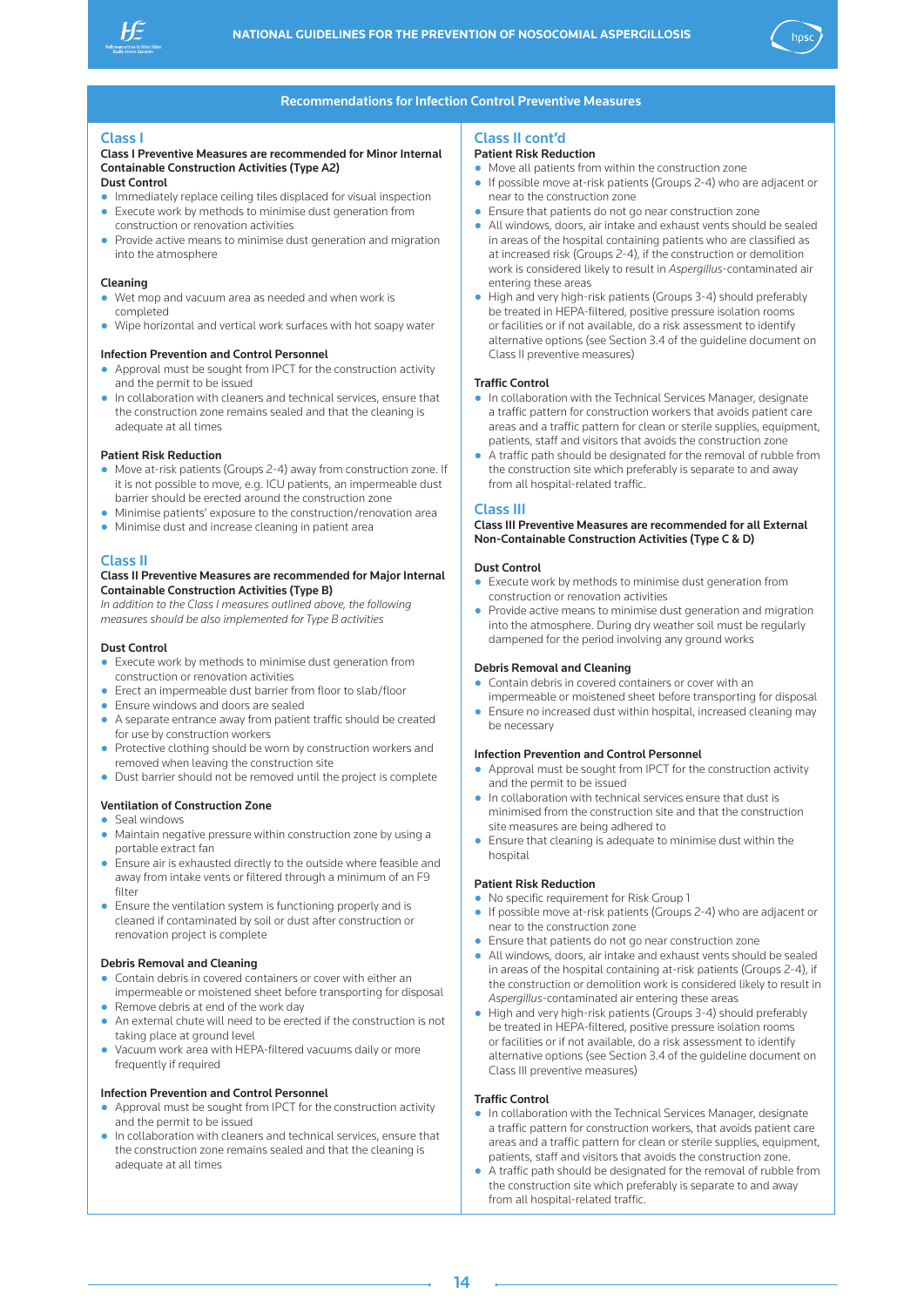



# Appendix III. Information Leaflet on Aspergillosis during Construction **Activities**

# General Information

The purpose of this leaflet is to inform patients, relatives, healthcare workers and those involved in the activities of construction of the risk of aspergillosis during construction work. This leaflet should be considered as introductory information only.

Aspergilli are tiny fungi that cannot be seen by the eye but commonly occur in soil, water and decaying vegetation. They can also live in old buildings or in areas such as ventilation shafts. Many types of *Aspergillus* are found in nature but only a few species cause human diseases.

*Aspergillus* may be released into the air during construction/renovation/demolition activities. *Aspergillus* can be transported great distances by normal conditions such as air currents and wind. Small pieces of dirt or dust in the air are the main ways that *Aspergillus* travels and causes infection in hospitals. Hospital activities that generate dust such as maintaining the ventilation system, cleaning, vacuuming and dry dusting can also allow *Aspergillus* to travel through the air.

Patients who are undergoing high dose chemotherapy for leukaemia and related illnesses or who are having bone marrow, stem cell or other transplants, or who are having other forms of therapy which may suppress their immune system may be at risk of developing infection with this fungus in the lungs or other parts of the body. Healthy adults and children are not at increased risk of infection during construction work.

# For the Patient

Should you be undergoing treatment in hospital which suppresses your immunity to infection you may become susceptible to developing infection with a fungus found in the environment called *Aspergillus*. Everyone breathes it into their airways and it normally doesn't do any harm. However, this fungus can be a major cause of illness if you become exposed to high numbers of *Aspergillus* in the air while your immunity is suppressed. This immunosuppression can be caused by an underlying blood cancer like leukaemia, by chemotherapy, or other immunosuppressive drugs e.g. drugs like corticosteroids, by stem cell or solid organ transplantation, or because of an underlying chronic lung condition During building work every effort will be made to prevent the spread of *Aspergillus*. The medical team who are treating you will be in close communication with builders and the Microbiology/Infection Prevention and Control Team to make sure that the risk of spreading *Aspergillus* is kept to a minimum and will tell you if you need to take any special precautions.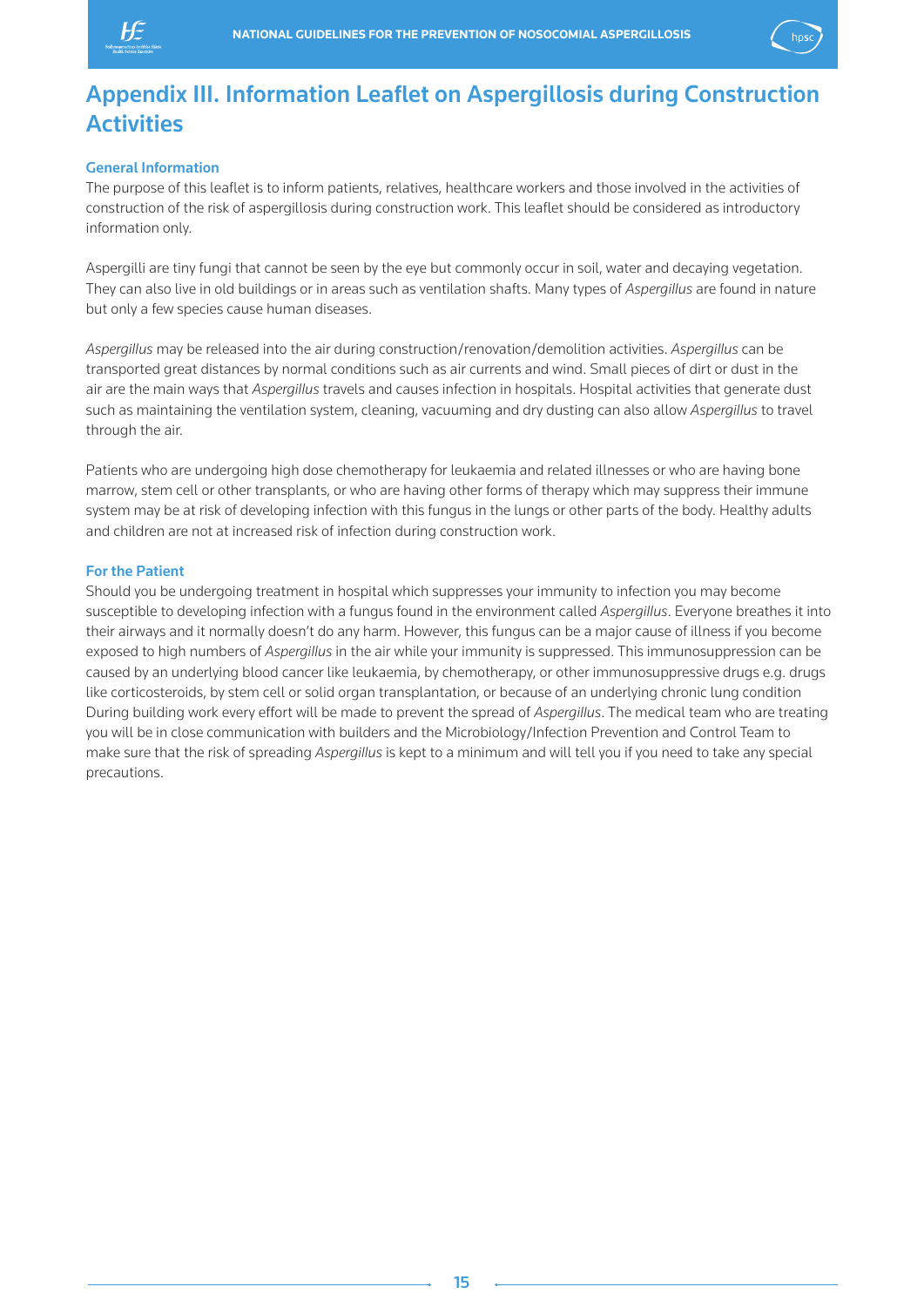



# Appendix IV: Frequently Asked Questions (FAQs)

# What is *Aspergillus* and why is it a hazard for certain hospitalised patients?

*Aspergillus* is an environmental mould fungus that survives in soil and dust. Disturbance of these during hospital building, renovation or demolition work can generate airborne spores of the fungus which if inhaled by susceptible patients can lead to an often fatal lung infection called invasive aspergillosis.

# Which patients are at risk of developing invasive aspergillosis?

Severely immunocompromised patients such as those undergoing treatment for leukaemia, transplant recipients or those receiving long-term immunosuppressive therapies, e.g. steroids, are at risk of developing invasive aspergillosis. Patients in intensive care, particularly those with underlying chronic lung conditions e.g. Chronic Obstructive Pulmonary Disease (COPD) have more recently been identified as being at increased risk. On the basis of the known incidence of invasive aspergillosis in these patient populations an at-risk classification can be devised which guides the preventive measures needed for their protection during hospital building work.

# What preventive measures are effective to prevent nosocomial aspergillosis?

A risk assessment will help to devise a combination of measures that may include environmental dust control and cleaning, prevention of ingress of airborne spores from outside clinical areas, protective environments for highest risk patients, and antifungal drug prophylaxis.

# What type(s) of protective environment are used to prevent nosocomial aspergillosis?

HEPA-filtered positive pressure isolation rooms are the only type of protective environment for which there is a scientific evidence base. Recently, neutral pressure isolation rooms have been introduced which may provide some protection to at-risk patients but they have not been shown to reliably prevent ingress of fungal spores from outside the patient's isolation room.

# Which antifungal drugs are effective for prophylaxis against *Aspergillus* infection, and which patients should be prescribed them?

Published international guidelines show that the evidence for effective prevention of *Aspergillus* infection is limited to patients with haematological malignancies and those undergoing haematopoietic stem cell transplantation. The triazole Posaconazole has the strongest grade of recommendation in these groups.

# Is there concern about triazole antifungal drug resistance in *Aspergillus*?

Resistance to the triazoles in the main pathogenic species *Aspergillus fumigatus* has been reported in an increasing number of countries. To date, the prevalence of drug resistance is variable and unpredictable. Ideally all clinical isolates of *A. fumigatus* from at-risk patients should be tested in vitro for susceptibility to triazoles. Other *Aspergillus* species are less commonly identified as pathogens in this setting but have less predictable susceptibility to triazoles.

# Should clinical areas with at-risk patients be monitored by environmental air sampling?

Routine air sampling is not recommended; however, where major works are to be undertaken it may be useful to establish baseline levels of *Aspergillus* in the air and continue to monitor during construction work in order to detect increased counts which will prompt additional preventive measures

# Is aspergillosis difficult to diagnose?

Yes, because clinical symptoms and signs are not specific to invasive aspergillosis and a definitive diagnosis by e.g. lung tissue biopsy is often not feasible. A combination of clinical, radiological, and laboratory criteria help to identify patients with probable invasive aspergillosis. These measures should be employed as part of monitoring at-risk patients during any construction activities.

# Do all patients who develop evidence of invasive aspergillosis acquire it from the hospital environment?

No, some patients may be admitted to hospital with *Aspergillus* infection that is not clinically manifested but only when they receive intensive immunosuppression do they develop clinical signs and symptoms.

# What measures should be taken before a hospital project associated with potential release of airborne *Aspergillus* spores is started?

All interested parties must be informed in advance of the scope and activity of the planned project. The Hospital Infection Prevention and Control Team will advise on which clinical areas with at-risk patients may become affected and what appropriate preventive measures are required. Tender documents must comply with national and local guidelines on prevention of nosocomial aspergillosis. A permit to work will be required for each phase of the project.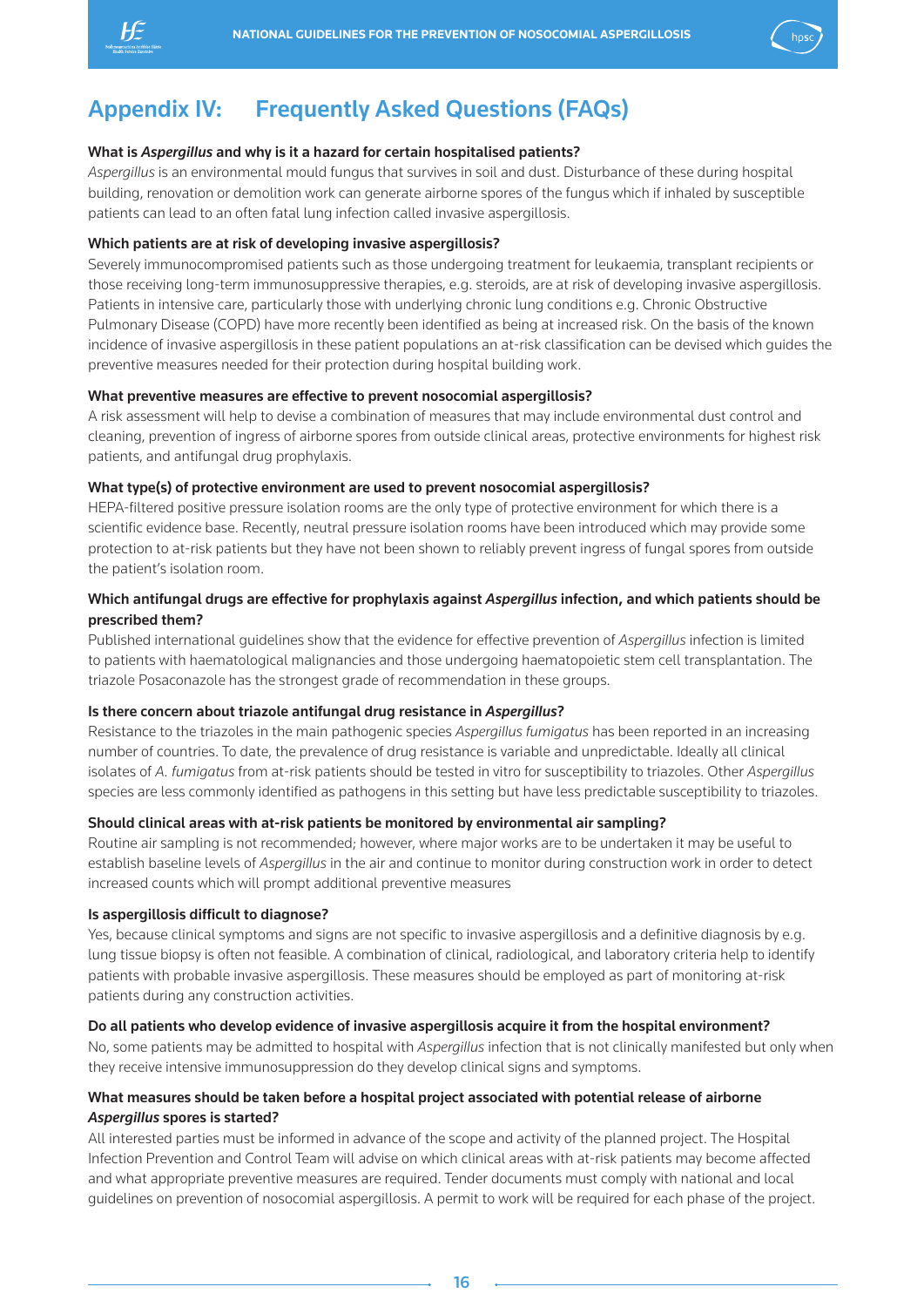



# **References**

HPSC (2017). National Guidelines for the Prevention of Nosocomial Aspergillosis. Available at http://www.hpsc.ie/A-Z/Respiratory/Aspergillosis/Guidance/